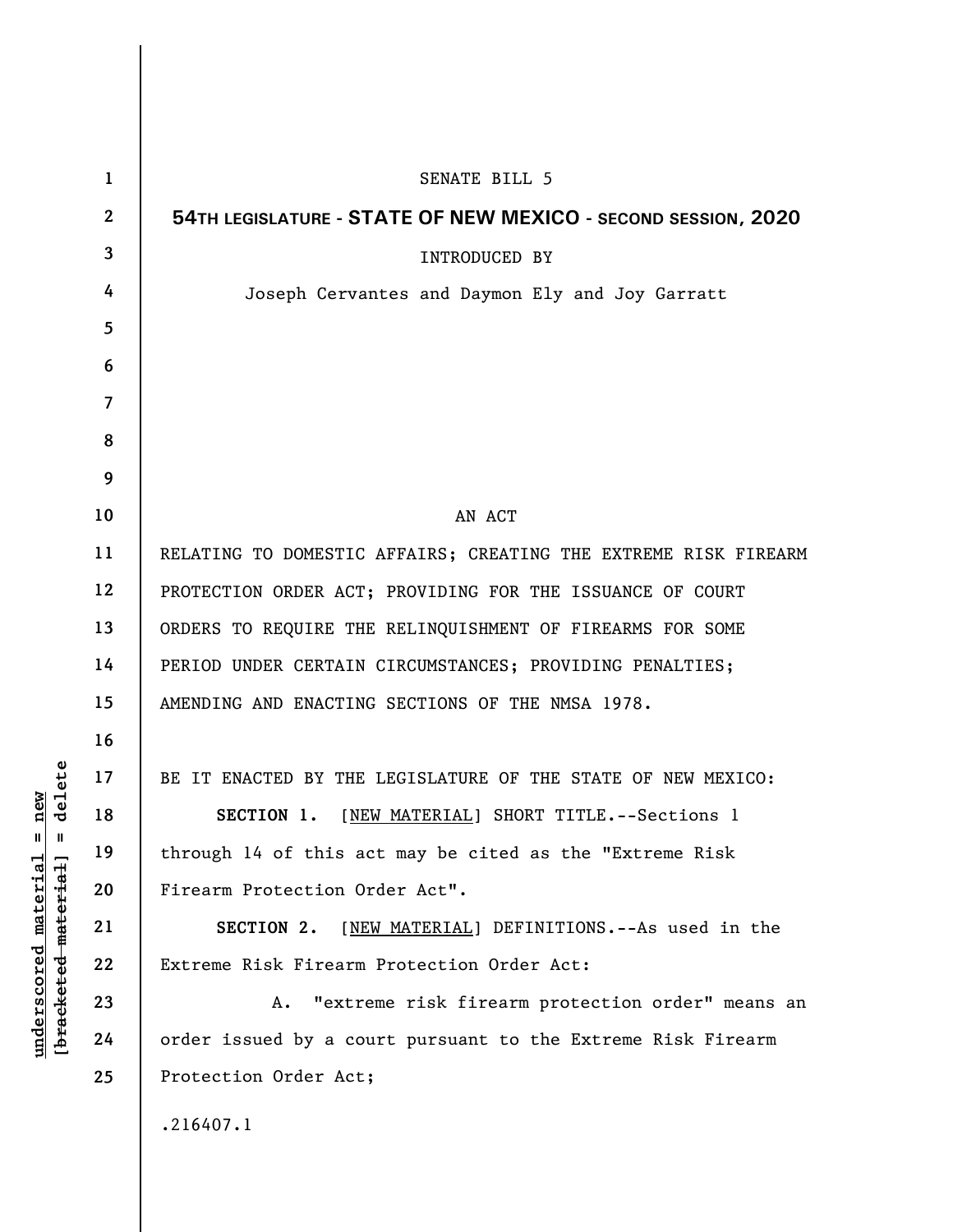B. "firearm" means any weapon that will or is designed to or may readily be converted to expel a projectile by the action of an explosion; the frame or receiver of any such weapon; or any firearm muffler or firearm silencer. "Firearm" includes any handgun, rifle or shotgun;

**8 9**  C. "household member" means a spouse, former spouse, parent, present or former stepparent, present or former parent-in-law, grandparent, grandparent-in-law, child, stepchild, grandchild, a person who has a child in common with another person, regardless of whether they have been married or have lived together at any time, or a person with whom the petitioner has been in a dating or intimate relationship. Cohabitation is not necessary to be deemed a household member for purposes of this section;

D. "law enforcement officer" means a public official or public officer vested by law with a duty to maintain public order or to make arrests for crime, whether that duty extends to all crimes or is limited to specific crimes;

E. "petitioner" means a household member as defined in Subsection C of this section or law enforcement officer as defined in Subsection D of this section;

F. "respondent" means the person identified in an extreme risk firearm protection order petition, or subject to an extreme risk firearm protection order, issued pursuant to .216407.1

 $- 2 -$ 

 $b$ racketed material] = delete **[bracketed material] = delete**  $underscored material = new$ **underscored material = new**

**1** 

**2** 

**3** 

**4** 

**5** 

**6** 

**7** 

**10** 

**11** 

**12** 

**13** 

**14** 

**15** 

**16** 

**17** 

**18** 

**19** 

**20** 

**21** 

**22** 

**23** 

**24**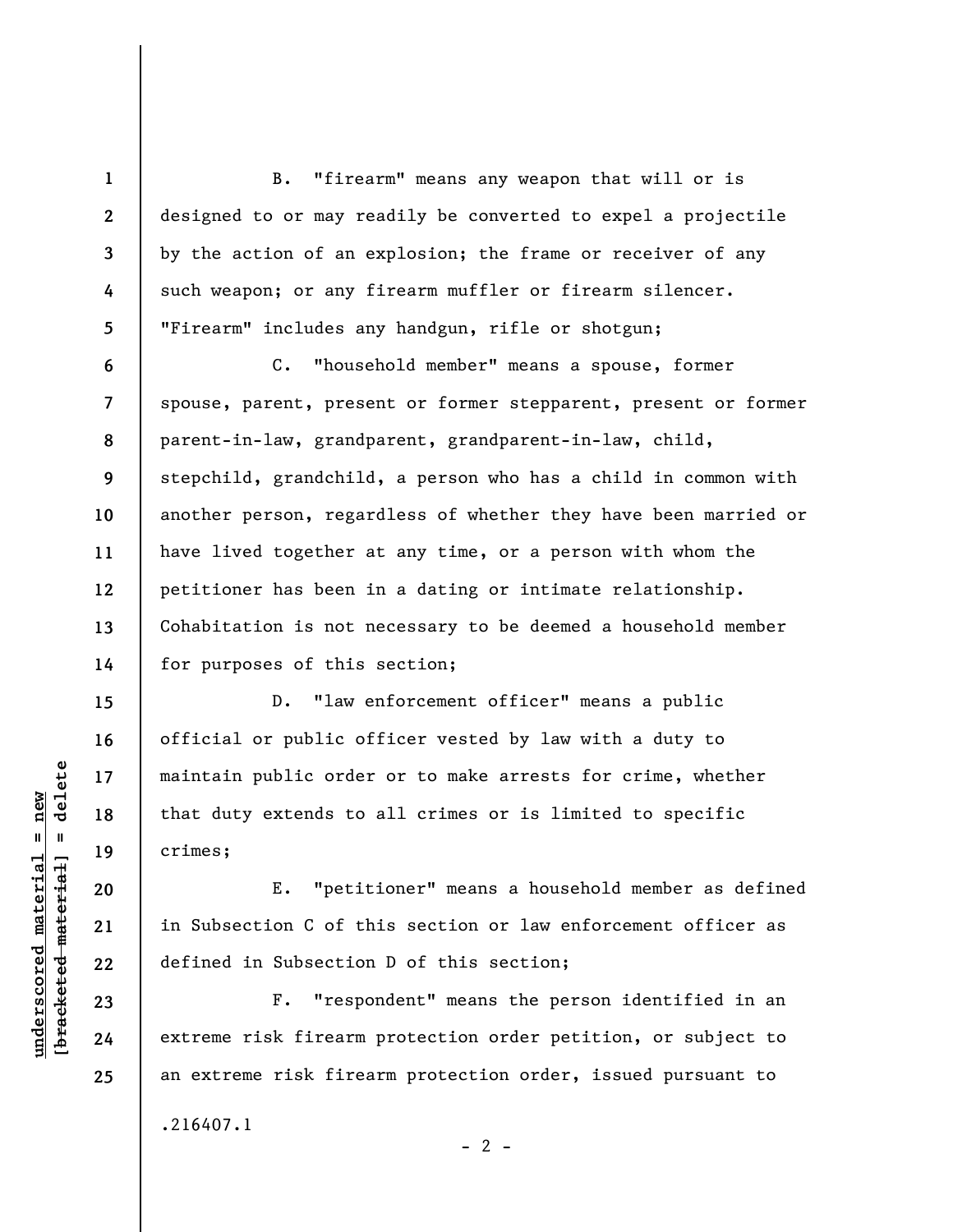the Extreme Risk Firearm Protection Order Act;

**3**  G. "safety device" means a device that, when installed on a firearm, is designed to prevent the firearm from being operated without first deactivating the device; and

H. "secure gun storage" means a safe, gun safe, gun case, lock box or other device that is designed to, or can be used to, store a firearm and that is designed to be unlocked only by means of a key, a combination or other similar means.

**SECTION 3.** [NEW MATERIAL] PETITION FOR EXTREME RISK FIREARM PROTECTION ORDER--CONTENTS--STANDARD FORMS.--

A. A petitioner may seek an extreme risk firearm protection order by filing a petition in the district court of the judicial district where either the petitioner or respondent resides or is sheltered. Law enforcement agencies and the clerk of the court shall make available upon request standard simplified petition forms with instructions for completion approved by the administrative office of the courts.

B. A petition for an extreme risk firearm protection order shall be made under oath and shall be accompanied by a sworn affidavit setting out specific facts demonstrating the grounds for the order.

C. A petition for an extreme risk firearm protection order shall contain:

(1) the name and address of the petitioner; provided that upon the request of the petitioner, the address .216407.1  $-3 -$ 

 $\frac{1}{2}$  of  $\frac{1}{2}$  and  $\frac{1}{2}$  and  $\frac{1}{2}$  and  $\frac{1}{2}$  and  $\frac{1}{2}$  and  $\frac{1}{2}$  and  $\frac{1}{2}$  and  $\frac{1}{2}$  and  $\frac{1}{2}$  and  $\frac{1}{2}$  and  $\frac{1}{2}$  and  $\frac{1}{2}$  and  $\frac{1}{2}$  and  $\frac{1}{2}$  and  $\frac{1}{2}$  an **[bracketed material] = delete**  $anderscored material = new$ **underscored material = new**

**1** 

**2** 

**4** 

**5** 

**6** 

**7** 

**8** 

**9** 

**10** 

**11** 

**12** 

**13** 

**14** 

**15** 

**16** 

**17** 

**18** 

**19** 

**20** 

**21** 

**22** 

**23** 

**24**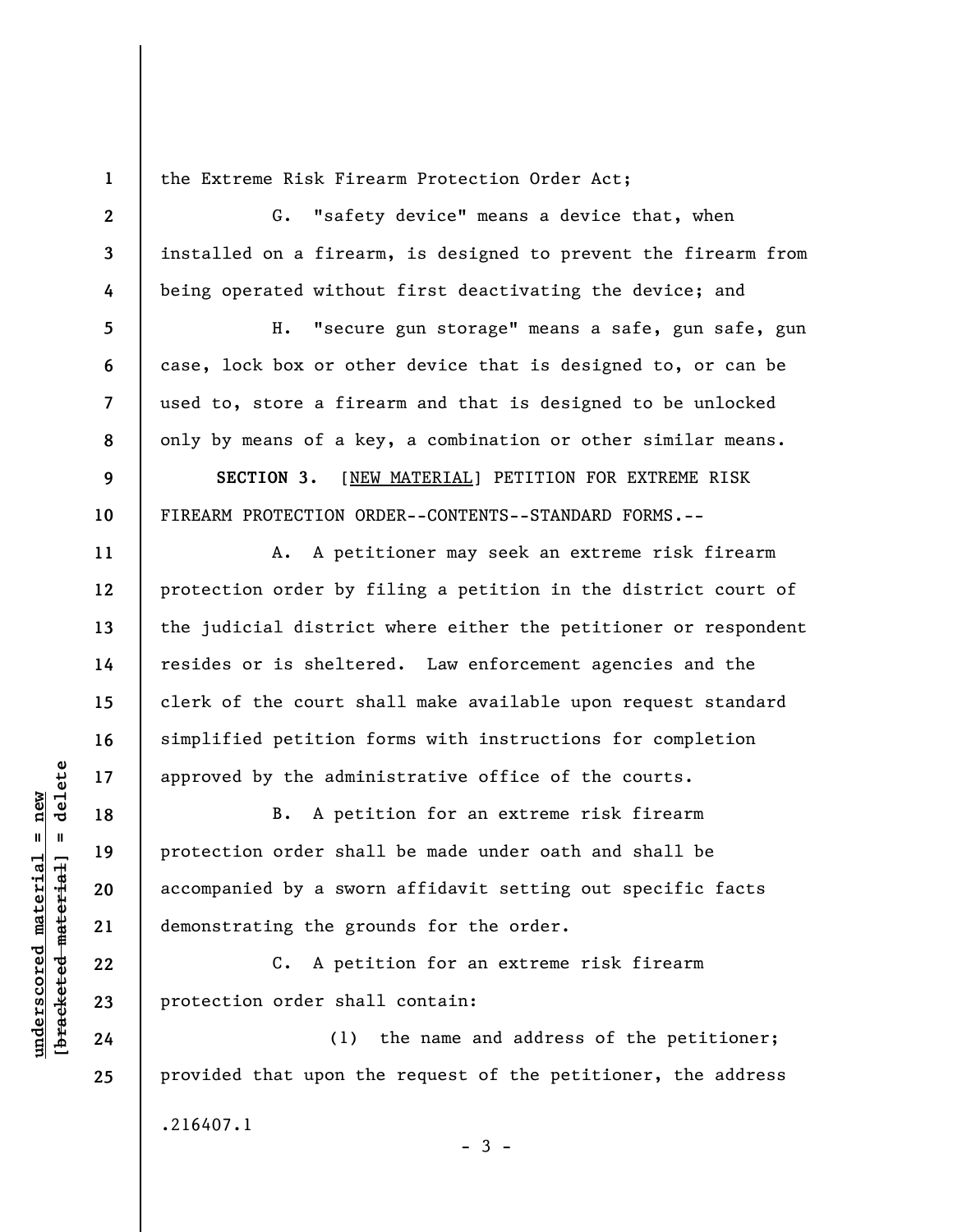**1 2 3 4 5 6 7 8 9 10 11 12 13 14 15 16 17 18 19 20 21 22 23 24 25**  shall be redacted from the petition after being disclosed to the court; (2) if known, the respondent's name and address; (3) if known or suspected, a description of the number, types and locations of firearms or ammunition that the petitioner believes the respondent has custody of, controls, owns or possesses; (4) a description of the relationship between the parties; (5) if known, disclosure of whether there has been issued an extreme risk firearm protection order pursuant to the Extreme Risk Firearm Protection Order Act, an order of protection pursuant to the Family Violence Protection Act, a civil restraining order or a similar order under the laws of another state between the parties or against the respondent; and (6) if known, disclosure of whether there is a pending lawsuit, complaint, petition or other action between the parties under the laws of this state. D. The court shall not delay granting relief because of the existence of an order or legal action between the parties or the requirement to verify the terms of an existing order. E. Health care information disclosed is .216407.1  $- 4 -$ 

 $b$ racketed material] = delete **[bracketed material] = delete**  $underscored material = new$ **underscored material = new**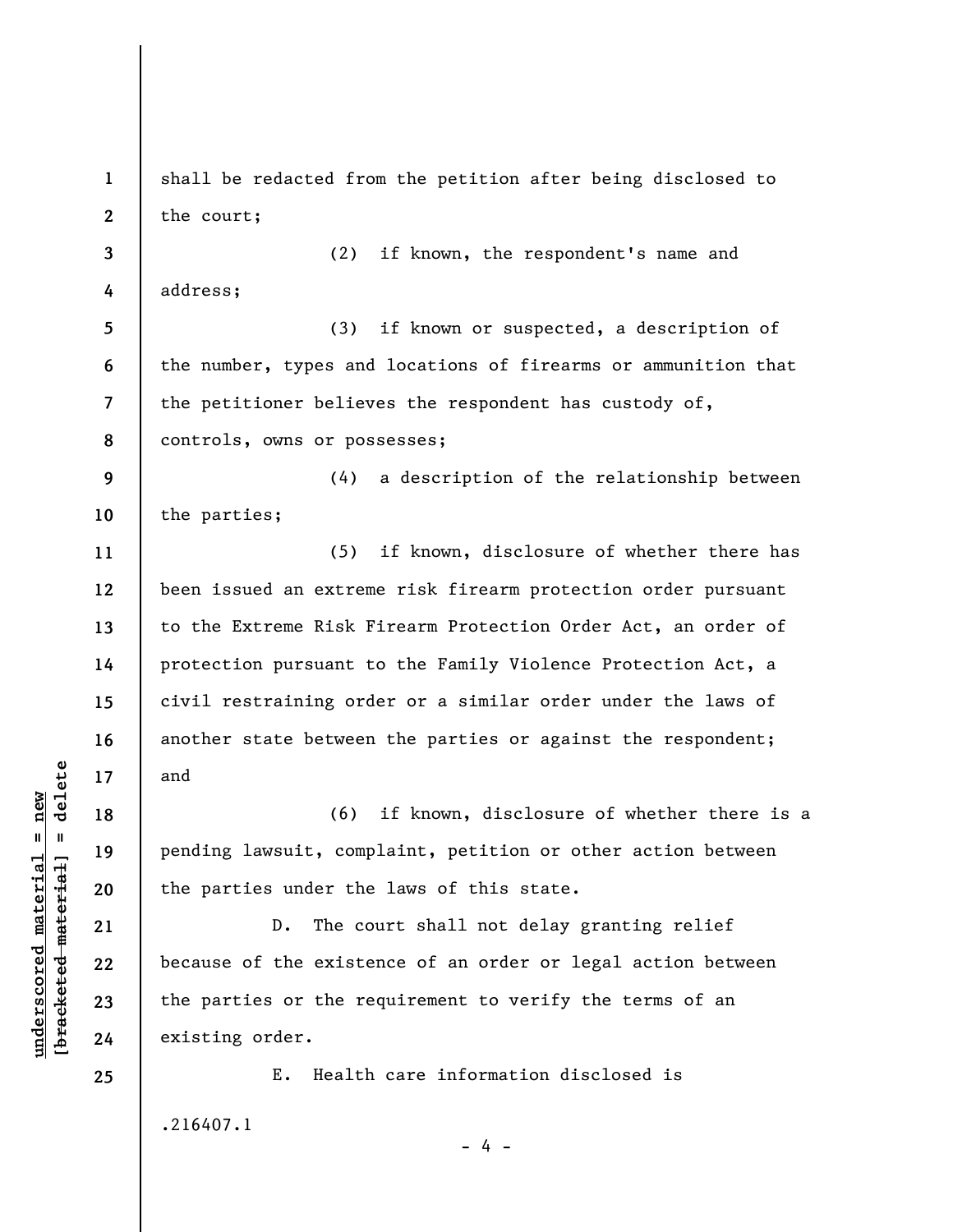**1** 

**4** 

**5** 

**6** 

**7** 

**11** 

**12** 

**13** 

**14** 

**15** 

**16** 

**17** 

**18** 

**19** 

**20** 

**21** 

**22** 

**23** 

**24** 

**25** 

confidential unless released:

**2 3**  (1) with the prior written consent of the person;

(2) pursuant to a court order;

(3) when necessary to provide treatment, payment and operations in accordance with the federal Health Insurance Portability and Accountability Act of 1996; or

**8 9 10**  (4) to law enforcement, when the information is necessary for law enforcement to fulfill the requirements of the Extreme Risk Firearm Protection Order Act.

F. Aggregate statistical data indicating the number of extreme risk firearm protection orders issued, renewed, denied, dissolved or terminated shall be kept by the district courts or court administrator and shall be available to the public upon request.

G. Remedies granted pursuant to the Extreme Risk Firearm Protection Order Act are in addition to and shall not limit other civil or criminal remedies available to the parties.

**SECTION 4.** [NEW MATERIAL] FORBEARANCE OF COSTS ASSOCIATED WITH EXTREME RISK FIREARM PROTECTION ORDERS.--A petitioner for an extreme risk firearm protection order shall not be required to bear the cost of:

A. the filing, issuance or service of a petition for an extreme risk firearm protection order;

 $- 5 -$ 

.216407.1

 $\frac{1}{2}$  intereted material = delete **[bracketed material] = delete**  $underscored material = new$ **underscored material = new**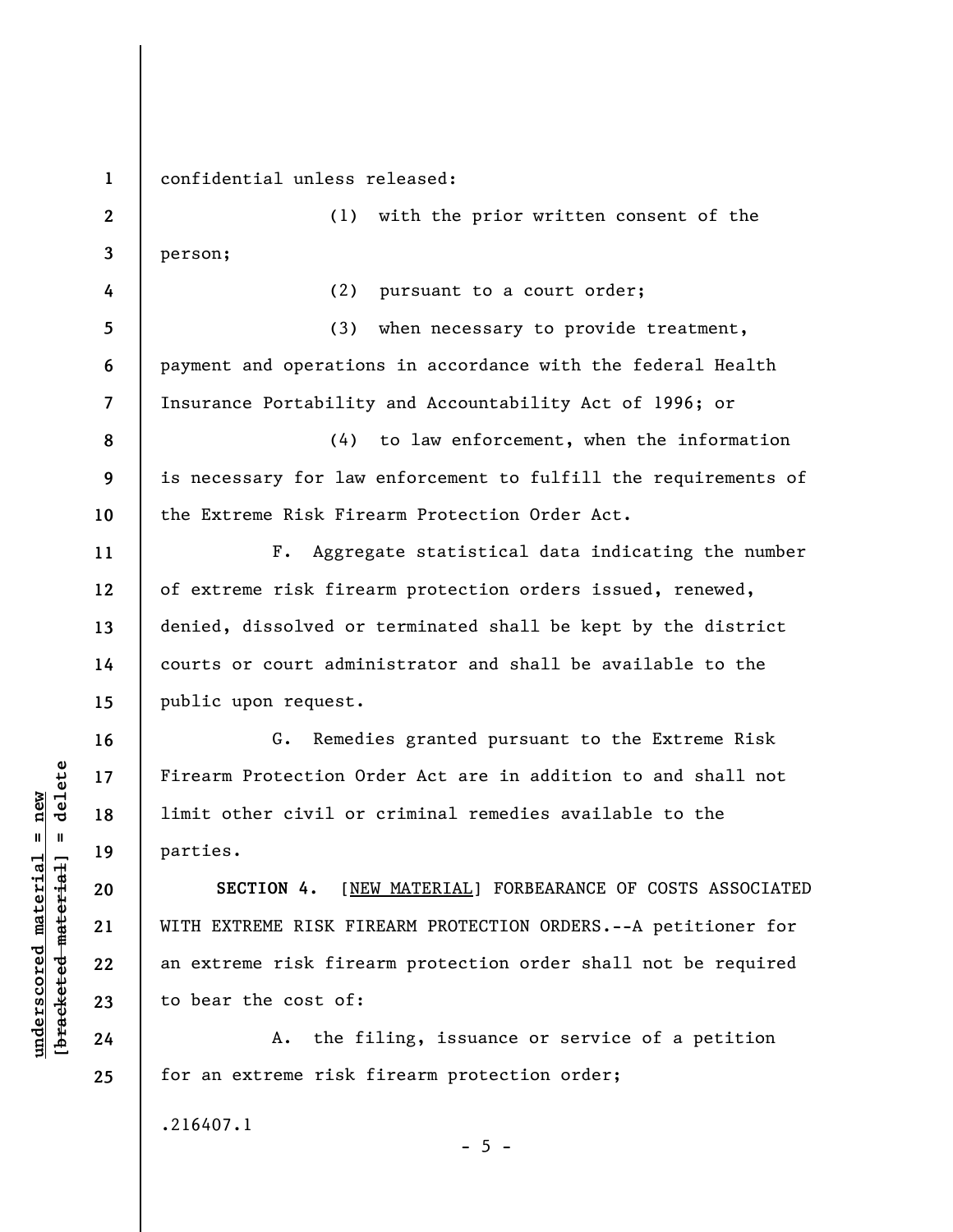| $\mathbf{1}$     | the filing, issuance or service of a warrant;<br>B.               |
|------------------|-------------------------------------------------------------------|
| $\boldsymbol{2}$ | the filing, issuance or service of a witness<br>$c_{\bullet}$     |
| 3                | subpoena;                                                         |
| 4                | service of an extreme risk firearm protection<br>$D$ .            |
| 5                | order issued pursuant to the Extreme Risk Firearm Protection      |
| 6                | Order Act;                                                        |
| 7                | obtaining law enforcement reports or photographs<br>$E_{\bullet}$ |
| 8                | or copies of photographs relating to the allegations in the       |
| 9                | petition; or                                                      |
| 10               | any cost associated with the confiscation,<br>$F_{\bullet}$       |
| 11               | storage or destruction of a firearm confiscated pursuant to the   |
| 12               | Extreme Risk Firearm Protection Order Act.                        |
| 13               | SECTION 5. [NEW MATERIAL] EMERGENCY EXTREME RISK FIREARM          |
| 14               | PROTECTION ORDERS.--                                              |
| 15               | A district court shall issue an emergency<br>А.                   |
| 16               | extreme risk firearm protection order when a law enforcement      |
| 17               | officer states in writing to the court, in person or through      |
| 18               | reliable electronic means, the need for an emergency extreme      |
| 19               | risk firearm protection order if the court finds that there is    |
| 20               | probable cause to believe that the respondent poses an            |
| 21               | immediate danger of causing personal injury to self or others     |
| 22               | by having custody, control or possession of a firearm or          |
| 23               | The statement shall include the location and<br>ammunition.       |
| 24               | telephone number of the respondent, if known.                     |
| 25               | A law enforcement officer who receives a written<br>В.            |
|                  | .216407.1                                                         |

**underscored material = new [bracketed material] = delete**

 $[**bracket**et~~ed matched~~ + **net** + **1** + **1**$  = delete  $underscored material = new$ 

 $- 6 -$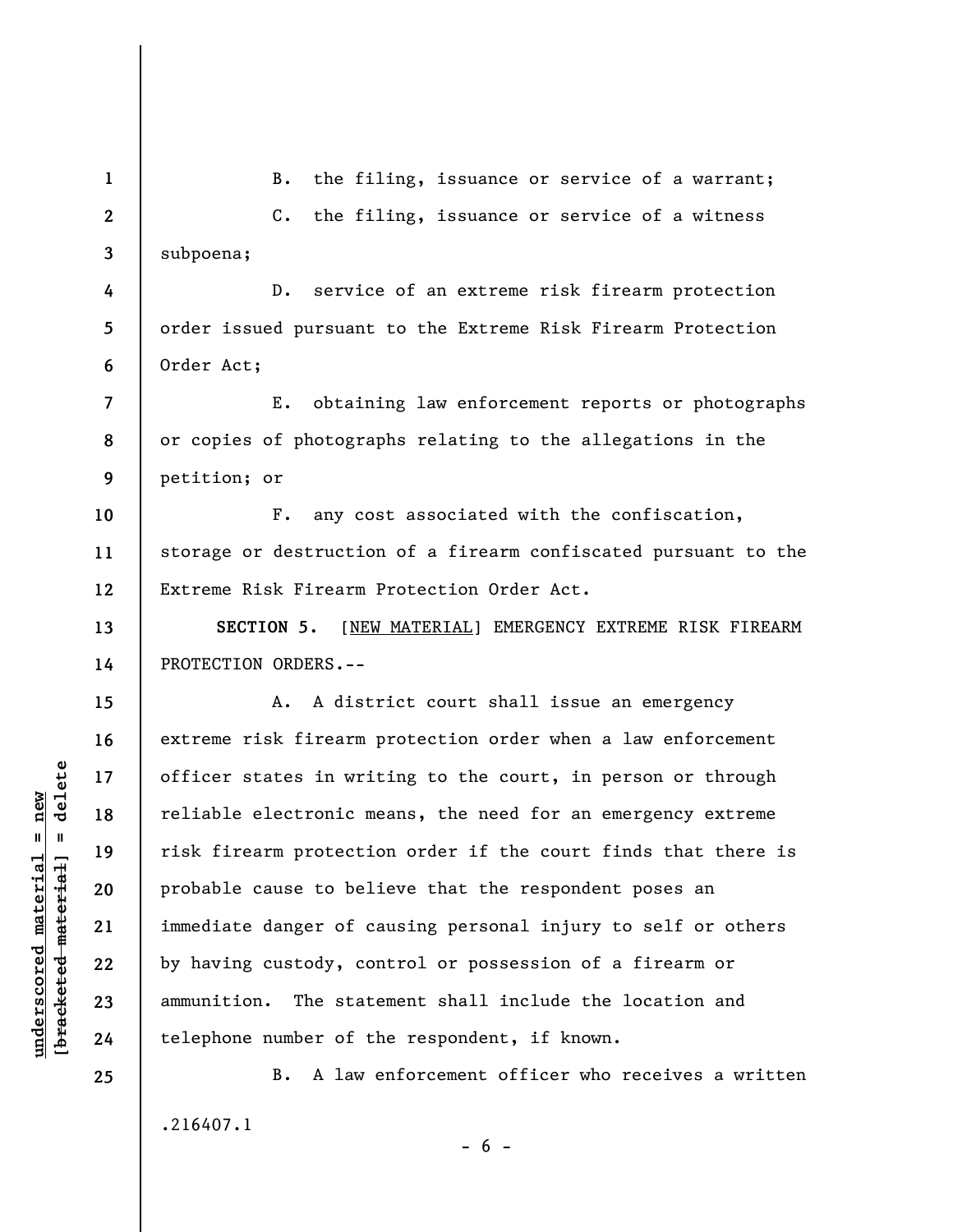**1 2 3 4 5 6 7 8 9 10 11 12 13 14 15 16 17 18 19 20 21 22 23 24**  emergency extreme risk firearm protection order from the court, whether in person or through reliable electronic means, shall: (1) if possible, immediately serve a signed copy of the order on the respondent and complete the appropriate affidavit of service; and (2) after service, provide the original proof of service to the court by the close of business on the next business day. C. A district judge shall be available as determined by each judicial district to hear petitions for an emergency extreme risk firearm protection order. D. An emergency extreme risk firearm protection order shall expire fifteen days after issuance. The court shall conduct a hearing within fifteen days of the issuance of an emergency extreme risk firearm protection order to determine if a one-year extreme risk firearm protection order shall be issued pursuant to Section 7 of the Extreme Risk Firearm Protection Order Act. A respondent may seek an extension of the hearing date at any time before the hearing; provided that the emergency extreme risk firearm protection order shall automatically be extended for any extension of time granted the respondent. E. An emergency extreme risk firearm protection order issued by a court pursuant to this section shall include:

.216407.1

**underscored material = new [bracketed material] = delete**

 $\frac{1}{2}$  intereted material = delete  $underscored material = new$ 

**25** 

- 7 -

(1) a statement that the respondent shall not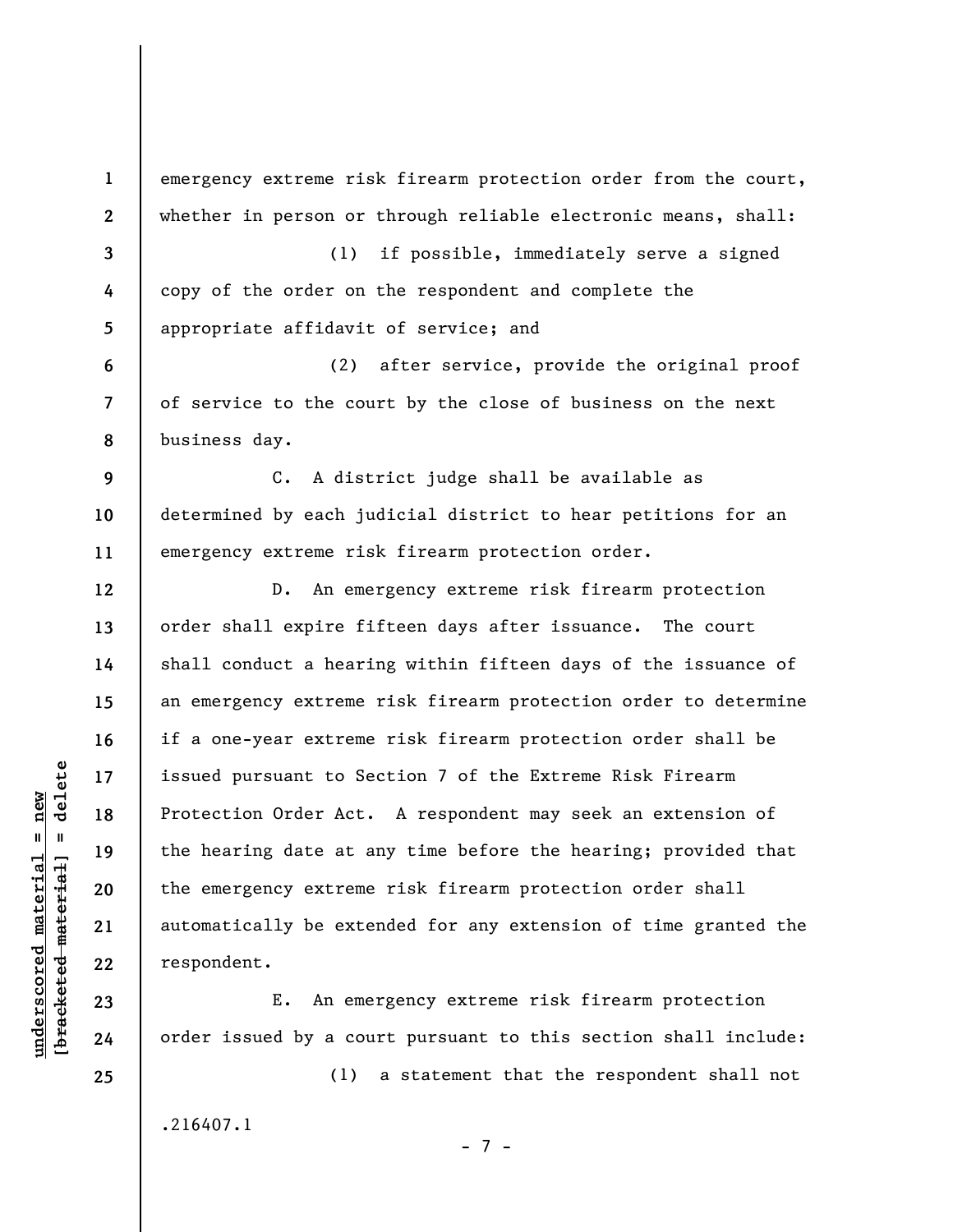**1 2 3 4 5 6 7 8 9 10 11 12 13 14 15 16 17 18 19 20 21 22 23 24 25**  have custody or control of, purchase, possess or receive or attempt to purchase or receive a firearm or ammunition while the order is in effect; (2) a description of the requirements for relinquishment of firearms and ammunition under Section 10 of the Extreme Risk Firearm Protection Order Act; (3) a statement of the grounds asserted for the order; (4) notice of the hearing required under the Extreme Risk Firearm Protection Order Act to determine whether the court will issue a one-year extreme risk firearm protection order, including the address of the court and the date and time when the hearing is scheduled; (5) a statement that at the hearing the court may extend the order for one year; (6) a statement that the respondent may seek the advice of an attorney as to matters connected with the order and that the attorney should be consulted promptly to properly assist the respondent; and (7) a statement that any violation of the order is a misdemeanor punishable pursuant to Section 31-19-1 NMSA 1978. F. An emergency extreme risk firearm protection order shall be personally served on the respondent by a law enforcement officer. If a law enforcement officer cannot .216407.1 - 8 -

 $\frac{1}{2}$  intereted material = delete **[bracketed material] = delete**  $underscored material = new$ **underscored material = new**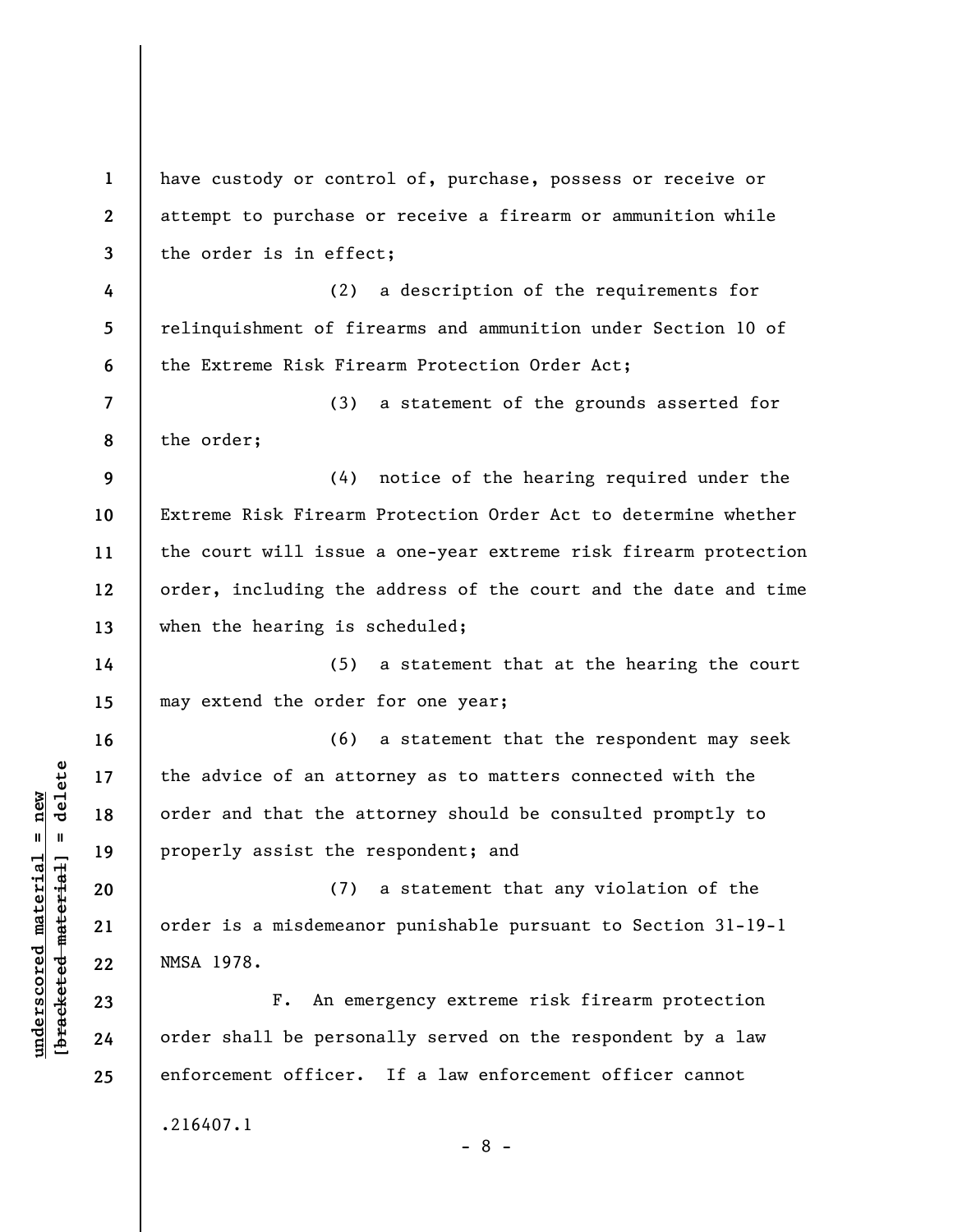personally serve the order, then a law enforcement officer may serve the order in any manner directed by the court issuing the order.

**SECTION 6.** [NEW MATERIAL] EX PARTE TEMPORARY EXTREME RISK FIREARM PROTECTION ORDERS.--

**6 7 8 9 10 11 12 13**  A. A petitioner requesting an ex parte temporary extreme risk firearm protection order shall, in the petition for a one-year extreme risk firearm protection order, include a sworn statement with detailed allegations based on personal knowledge that the respondent poses an immediate danger of causing personal injury to self or others by having in his or her custody or control, purchasing, possessing or receiving a firearm or ammunition.

B. A district court shall immediately issue an ex parte temporary extreme risk firearm protection order if the court finds that there is probable cause to believe that the respondent poses an immediate danger of causing personal injury to self or others by having custody, control or possession of a firearm or ammunition.

C. If an ex parte temporary extreme risk firearm protection order is granted, the court shall:

(1) cause the ex parte temporary extreme risk firearm protection order along with notice of a hearing to be served immediately on the respondent;

(2) cause a notice of hearing for a one-year .216407.1

- 9 -

 $\frac{1}{2}$  intereted material = delete **[bracketed material] = delete**  $underscored material = new$ **underscored material = new**

**1** 

**2** 

**3** 

**4** 

**5** 

**14** 

**15** 

**16** 

**17** 

**18** 

**19** 

**20** 

**21** 

**22** 

**23** 

**24**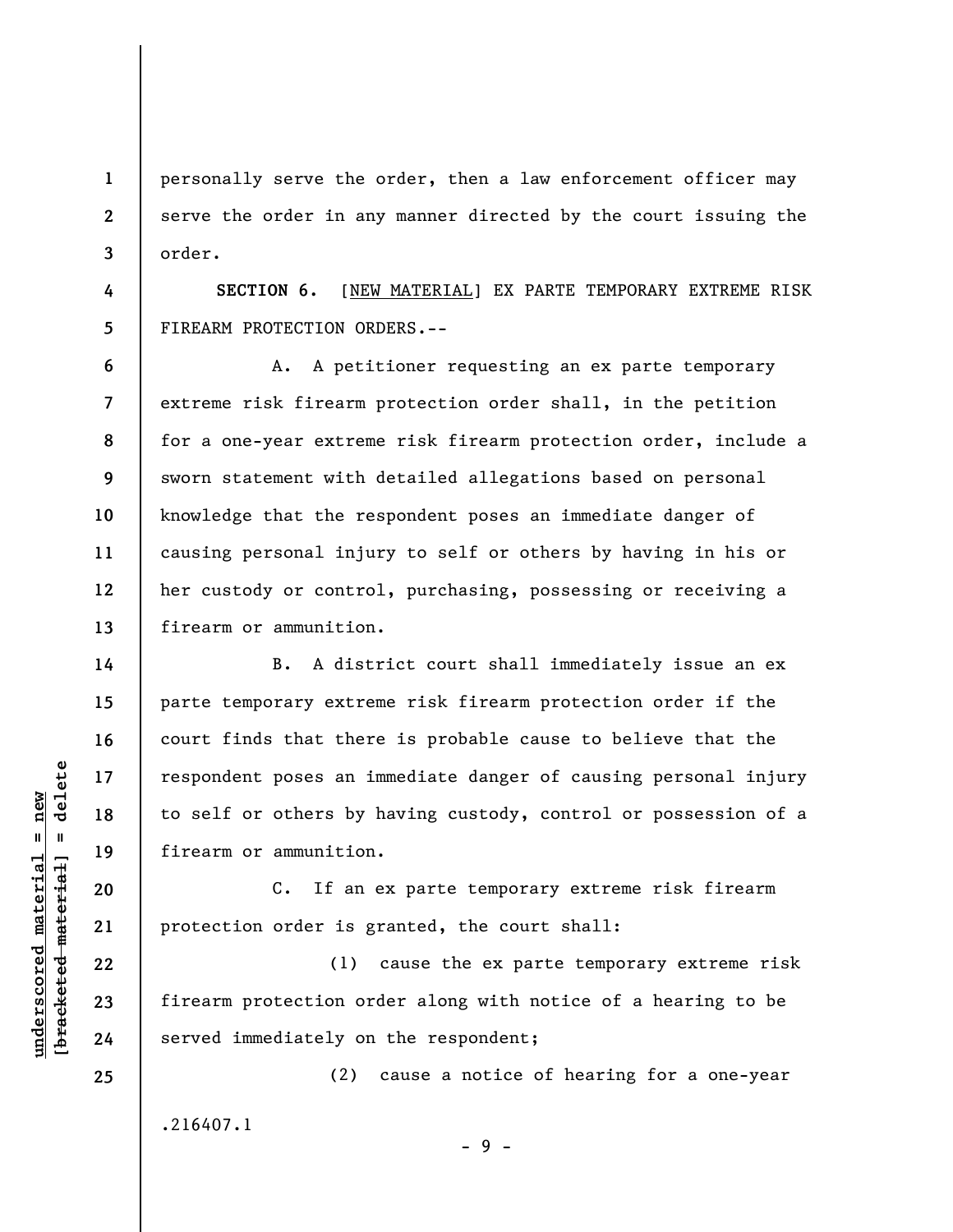extreme risk firearm protection order to be served immediately on the respondent; and

(3) conduct a hearing within fifteen days of the issuance of the ex parte temporary extreme risk firearm protection order to determine if a one-year extreme risk firearm protection order shall be issued pursuant to Section 7 of the Extreme Risk Firearm Protection Order Act. A respondent may seek an extension of the hearing date at any time before the hearing; provided that the ex parte temporary extreme risk firearm protection order shall automatically be extended for any extension of time granted the respondent.

D. If an ex parte temporary extreme risk firearm protection order is not granted, the court shall serve notice to appear upon the parties and hold a hearing on the petition for an extreme risk firearm protection order pursuant to Section 7 of the Extreme Risk Firearm Protection Order Act within ten days of the denial of the ex parte temporary extreme risk firearm protection order; provided that if notice of hearing cannot be served within seventy-two hours of issuance, the emergency extreme risk firearm protection order will be automatically extended for seventy-two hours. A petitioner may seek an extension of time before the hearing.

E. The court shall consider petitions for ex parte temporary extreme risk firearm protection orders on the same day the petition is submitted to the court, unless the petition .216407.1

delete **[bracketed material] = delete**  $underscored material = new$ **underscored material = new**  $\frac{1}{2}$ 

**1** 

**2** 

**3** 

**4** 

**5** 

**6** 

**7** 

**8** 

**9** 

**10** 

**11** 

**12** 

**13** 

**14** 

**15** 

**16** 

**17** 

**18** 

**19** 

**20** 

**21** 

**22** 

**23** 

**24** 

**25** 

 $- 10 -$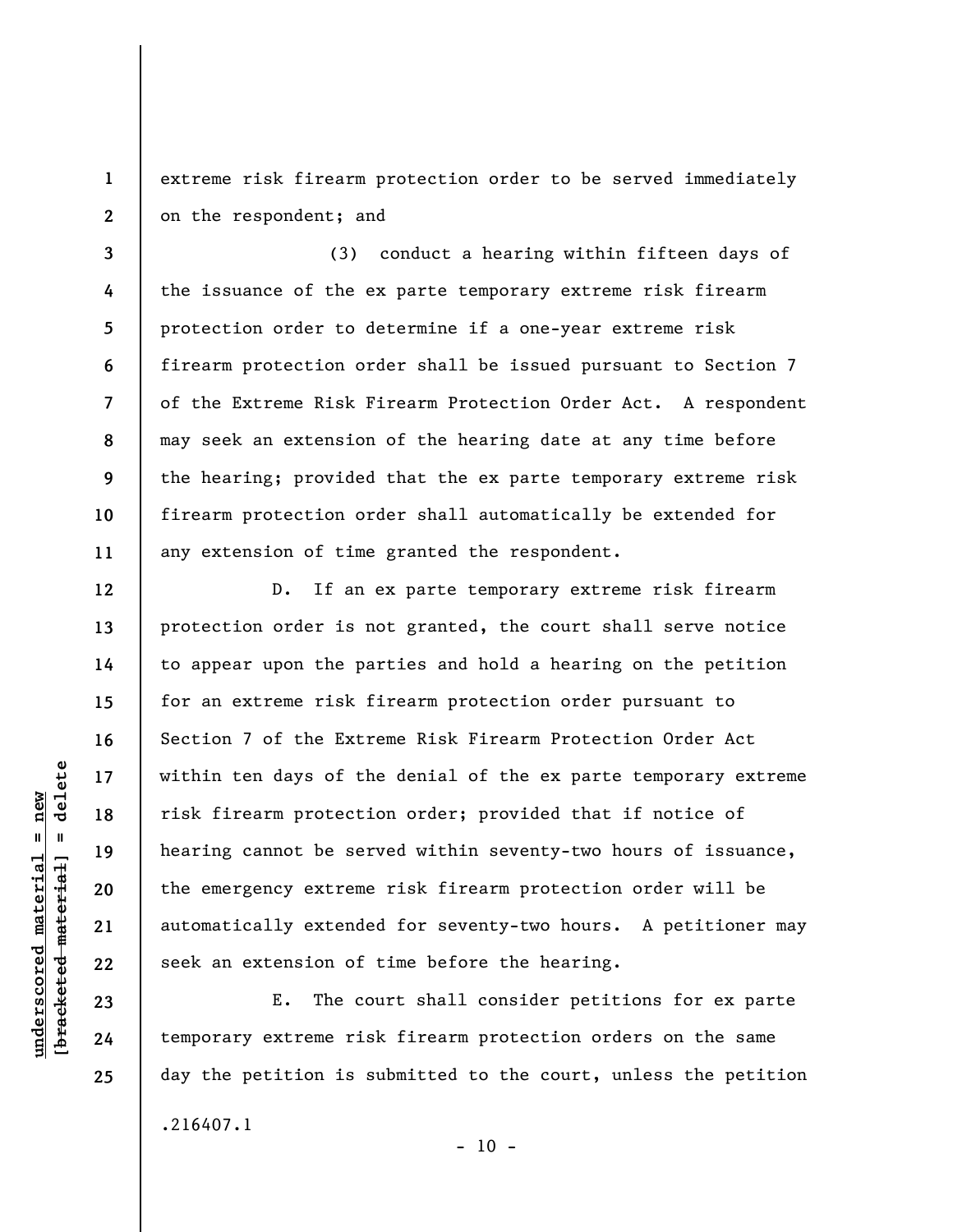**1 2 3 4 5 6 7 8 9 10 11 12 13 14 15 16 17 18 19 20 21 22 23 24 25**  is filed too late in the day to permit effective review, in which case the order shall be issued or denied before the end of the next business day. F. An ex parte temporary extreme risk firearm protection order issued by the court shall include: (1) a statement that the respondent shall not have custody or control of, purchase, possess or receive or attempt to purchase or receive a firearm or ammunition while the order is in effect; (2) a description of the requirements for relinquishment of firearms and ammunition under the Extreme Risk Firearm Protection Order Act; (3) a statement of the grounds asserted for the order; (4) notice of the hearing required under the Extreme Risk Firearm Protection Order Act to determine whether the court will issue a one-year extreme risk firearm protection order, including the address of the court and the date and time when the hearing is scheduled; (5) a statement that at the hearing the court may extend the order for one year; (6) a statement that the respondent may seek the advice of an attorney as to matters connected with the order and the attorney should be consulted promptly to properly assist the respondent; and .216407.1 - 11 -

**underscored material = new [bracketed material] = delete**

 $\frac{1}{2}$  intereted material = delete  $underscored material = new$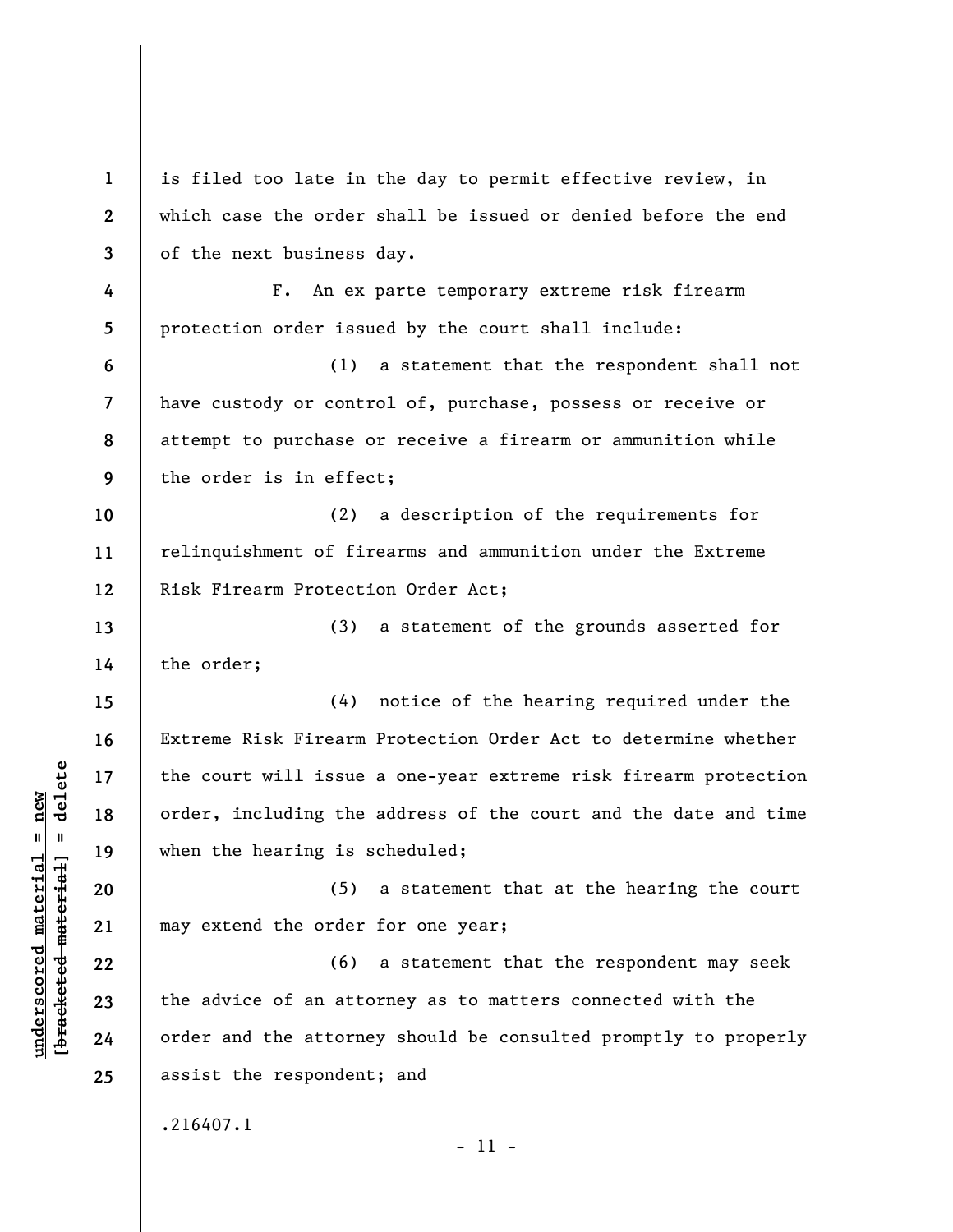(7) a statement that any violation of the order is a misdemeanor punishable pursuant to Section 31-19-1 NMSA 1978.

G. An ex parte temporary extreme risk firearm protection order shall be personally served on the respondent by a law enforcement officer. If a law enforcement officer cannot personally serve the order, then a law enforcement officer may serve the order in any manner directed by the court issuing the order.

**10 11 SECTION 7.** [NEW MATERIAL] ONE-YEAR EXTREME RISK FIREARM PROTECTION ORDERS.--

A. A petitioner requesting a one-year extreme risk firearm protection order shall include in the petition detailed allegations based on personal knowledge that the respondent poses a significant danger of causing personal injury to self or others by having in the respondent's custody or control, purchasing, possessing or receiving a firearm or ammunition.

B. Before issuing a one-year extreme risk firearm protection order, the court shall ensure that reasonable efforts have been made to conduct a search through existing databases available to the court for:

(1) criminal history records related to the respondent; and

(2) civil orders of protection or restraining orders related to the respondent.

.216407.1

 $- 12 -$ 

 $\frac{1}{2}$  intereted material = delete **[bracketed material] = delete**  $underscored material = new$ **underscored material = new**

**1** 

**2** 

**3** 

**4** 

**5** 

**6** 

**7** 

**8** 

**9** 

**12** 

**13** 

**14** 

**15** 

**16** 

**17** 

**18** 

**19** 

**20** 

**21** 

**22** 

**23** 

**24**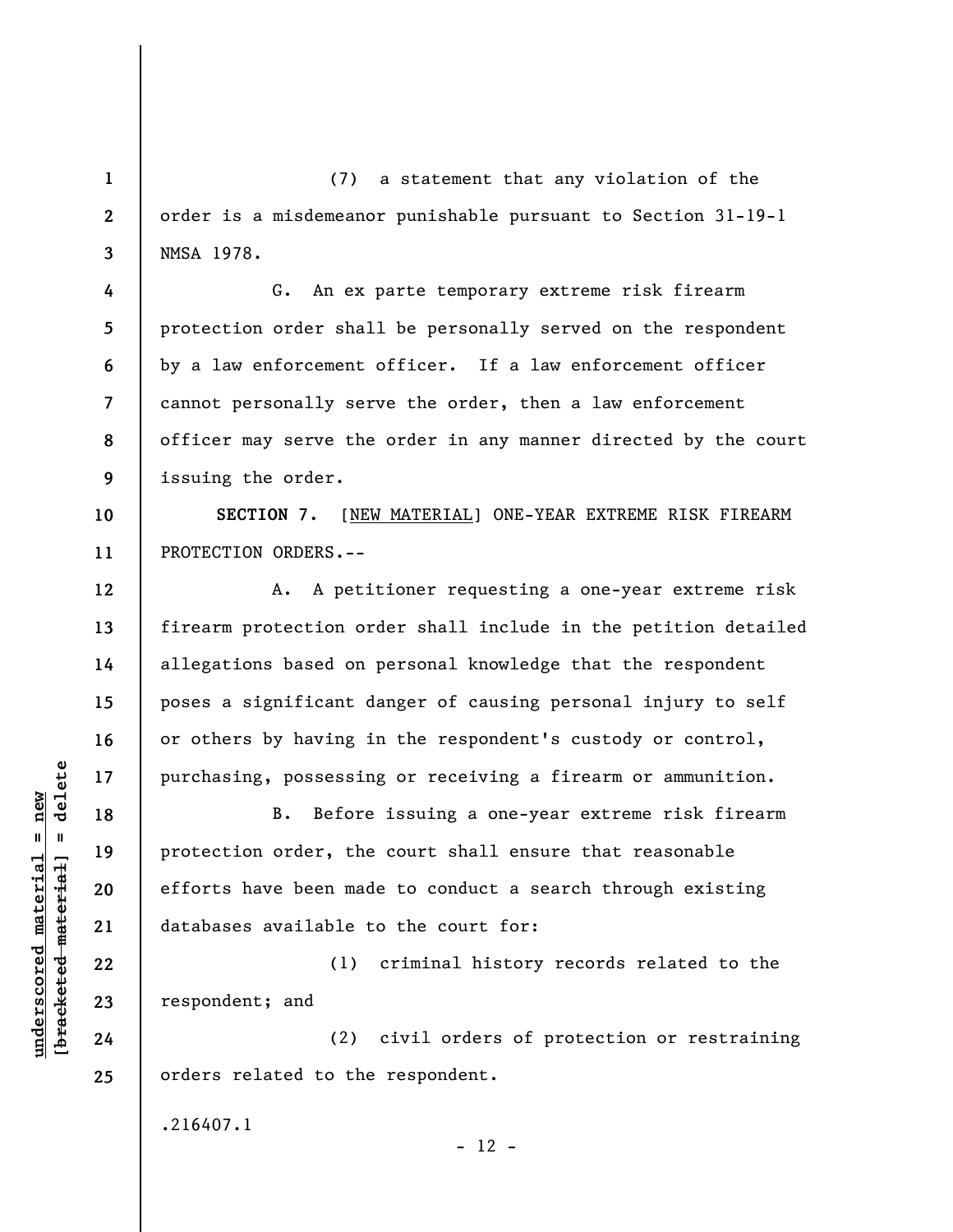**1 2 3 4 5 6 7 8 9 10 11 12 13 14 15 16 17 18 19 20 21 22 23 24 25**  C. In determining whether to issue a one-year extreme risk firearm protection order under this section, the court shall consider all relevant information presented by the petitioner and shall also consider other relevant information, including information relating to any: (1) act or threat of violence against one's self or another, whether or not involving a firearm; (2) unlawful, reckless or negligent use, display, storage, possession or brandishing of a firearm; (3) violation of an order of protection issued pursuant to the Family Violence Protection Act, a civil harassment restraining order or a similar law in another state; (4) misuse of controlled substances or alcohol or any arrest for a criminal offense that involves controlled substances or alcohol; or (5) the recent acquisition of a firearm, ammunition or other deadly weapon. D. If the court finds by a preponderance of the evidence at the hearing that the respondent poses a significant danger of personal injury to self or others by having custody or control, purchasing, possessing or receiving a firearm or ammunition, the court shall issue a one-year extreme risk firearm protection order. E. The court shall dissolve any emergency or ex parte temporary extreme risk firearm protection order in effect .216407.1  $- 13 -$ 

**underscored material = new [bracketed material] = delete**

 $\frac{1}{2}$  intereted material = delete  $underscored material = new$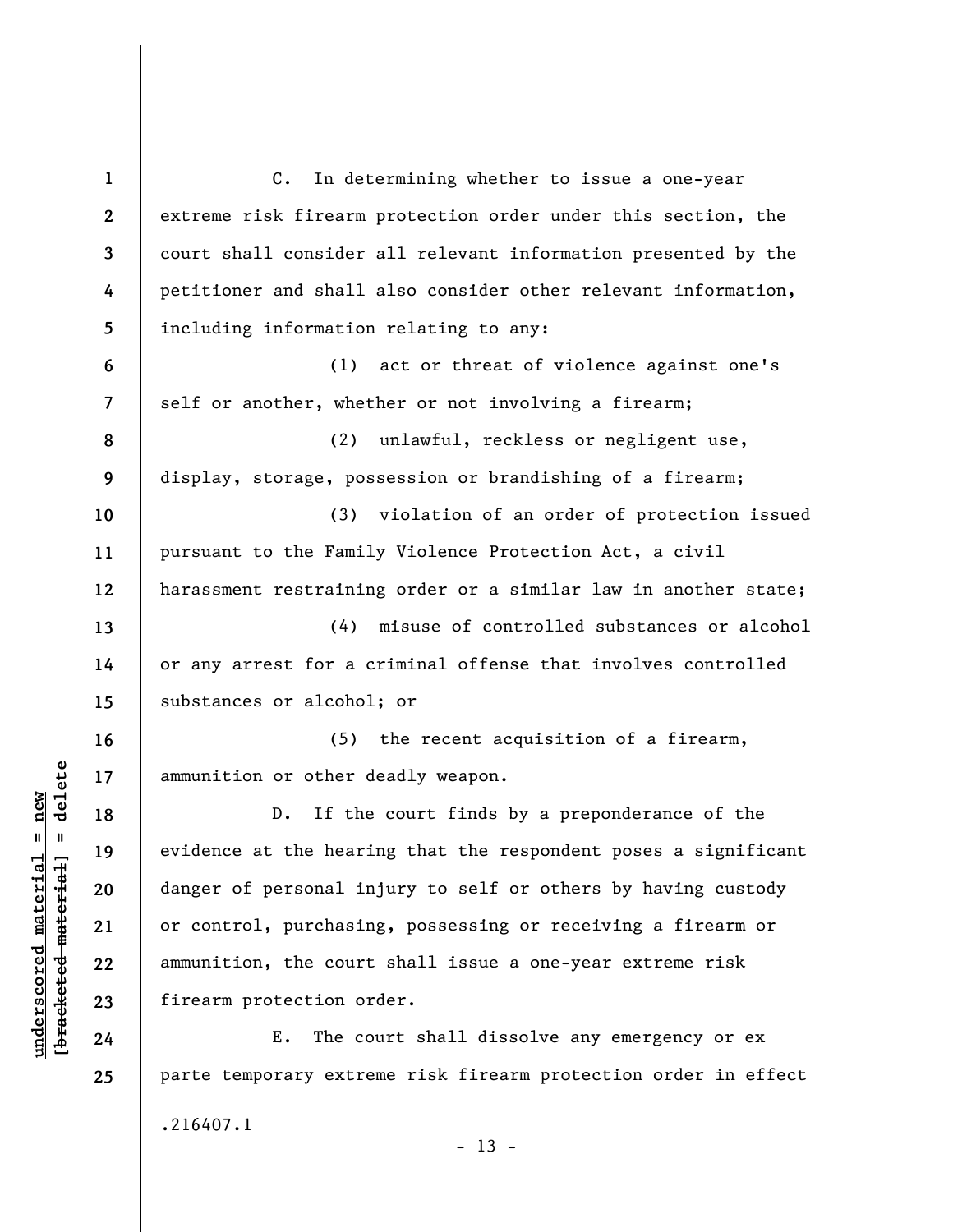**1 2 3 4 5 6 7 8 9 10 11 12 13 14 15 16 17 18 19 20 21 22 23 24 25**  against the respondent when the court grants or denies a one-year extreme risk firearm protection order. F. A one-year extreme risk firearm protection order shall include: (1) a statement that the respondent shall not have custody or control of, purchase, possess or receive or attempt to purchase or receive a firearm or ammunition while the order is in effect; (2) a description of the requirements for relinquishment of firearms and ammunition under the Extreme Risk Firearm Protection Order Act; (3) a statement of the grounds for the order; (4) the date and time the order expires; (5) the address of the court that issued the order; (6) a statement that the respondent shall have the right to request one hearing to terminate the order at any time during its effective period; (7) a statement that the respondent may seek the advice of an attorney as to any matter connected with the order; and (8) a statement that violation of any provision of the order is a misdemeanor punishable pursuant to Section 31-19-1 NMSA 1978. G. If the respondent fails to appear at the .216407.1  $- 14 -$ 

**underscored material = new [bracketed material] = delete**

 $b$ racketed material] = delete  $underscored material = new$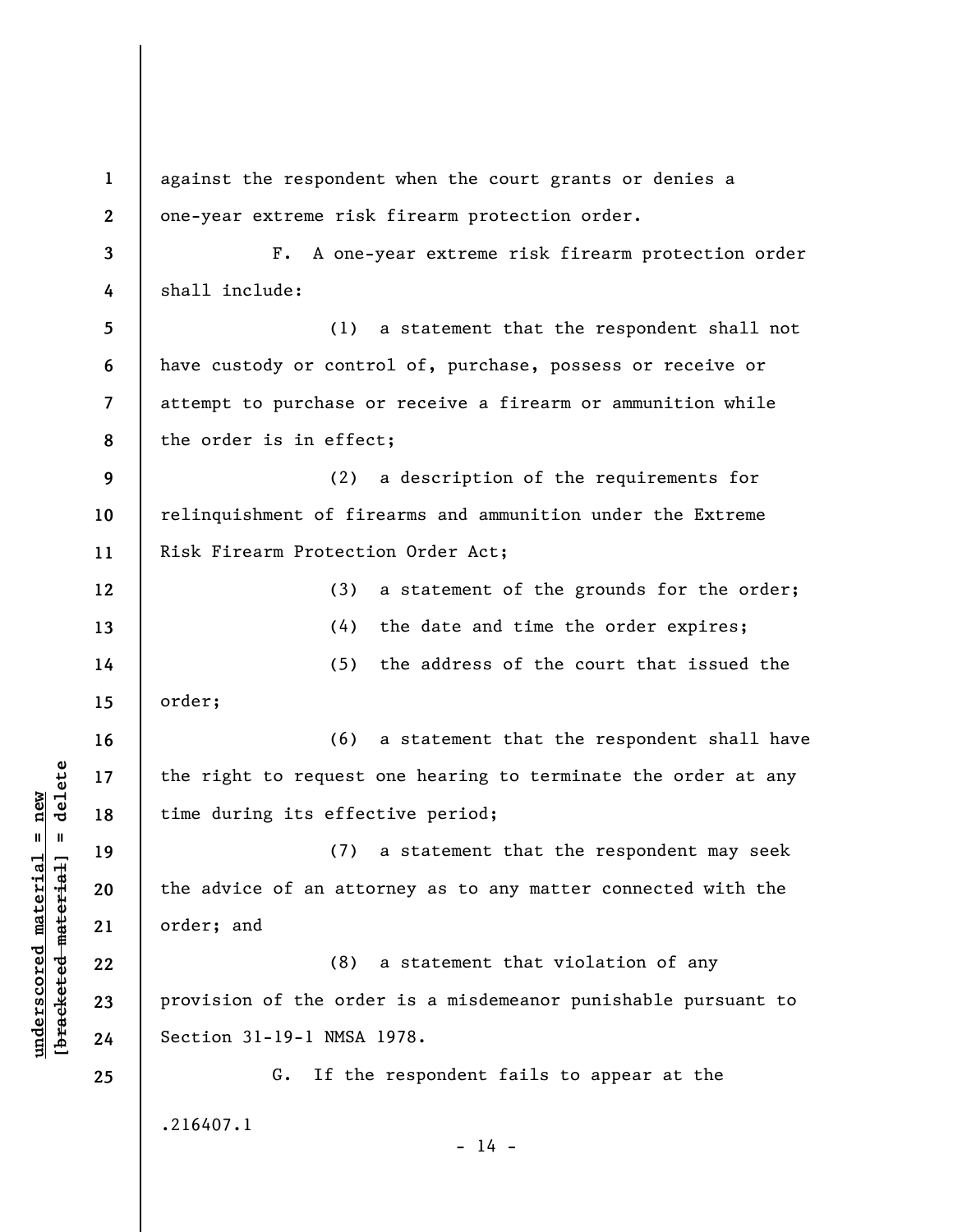**1 2 3 4 5 6**  hearing, a one-year extreme risk firearm protection order issued pursuant to this section shall be personally served on the respondent by a law enforcement officer. If a law enforcement officer cannot personally serve the order, then a law enforcement officer may serve the order in any manner directed by the court issuing the order.

**SECTION 8.** [NEW MATERIAL] TERMINATION OF ONE-YEAR EXTREME RISK FIREARM PROTECTION ORDERS.--

A. A respondent to a one-year extreme risk firearm protection order issued under Section 7 of the Extreme Risk Firearm Protection Order Act may submit one written request for a hearing to terminate the order at any time during the effective period of the order.

B. Upon receipt of the request for termination, the court shall set a date for a hearing. Notice of the request shall be served on the petitioner. The hearing shall occur no sooner than fourteen days and no later than thirty days from the date of service of the request upon the petitioner.

C. The respondent seeking termination of the oneyear extreme risk firearm protection order shall have the burden of proving by a preponderance of the evidence that the respondent does not pose a significant danger of causing personal injury to self or others by having custody or control of, purchasing, possessing or receiving a firearm or ammunition.

 $- 15 -$ 

.216407.1

 $\frac{1}{2}$  of  $\frac{1}{2}$  and  $\frac{1}{2}$  and  $\frac{1}{2}$  and  $\frac{1}{2}$  and  $\frac{1}{2}$  and  $\frac{1}{2}$  and  $\frac{1}{2}$  and  $\frac{1}{2}$  and  $\frac{1}{2}$  and  $\frac{1}{2}$  and  $\frac{1}{2}$  and  $\frac{1}{2}$  and  $\frac{1}{2}$  and  $\frac{1}{2}$  and  $\frac{1}{2}$  an **[bracketed material] = delete**  $anderscored material = new$ **underscored material = new**

**7** 

**8** 

**9** 

**10** 

**11** 

**12** 

**13** 

**14** 

**15** 

**16** 

**17** 

**18** 

**19** 

**20** 

**21** 

**22** 

**23** 

**24**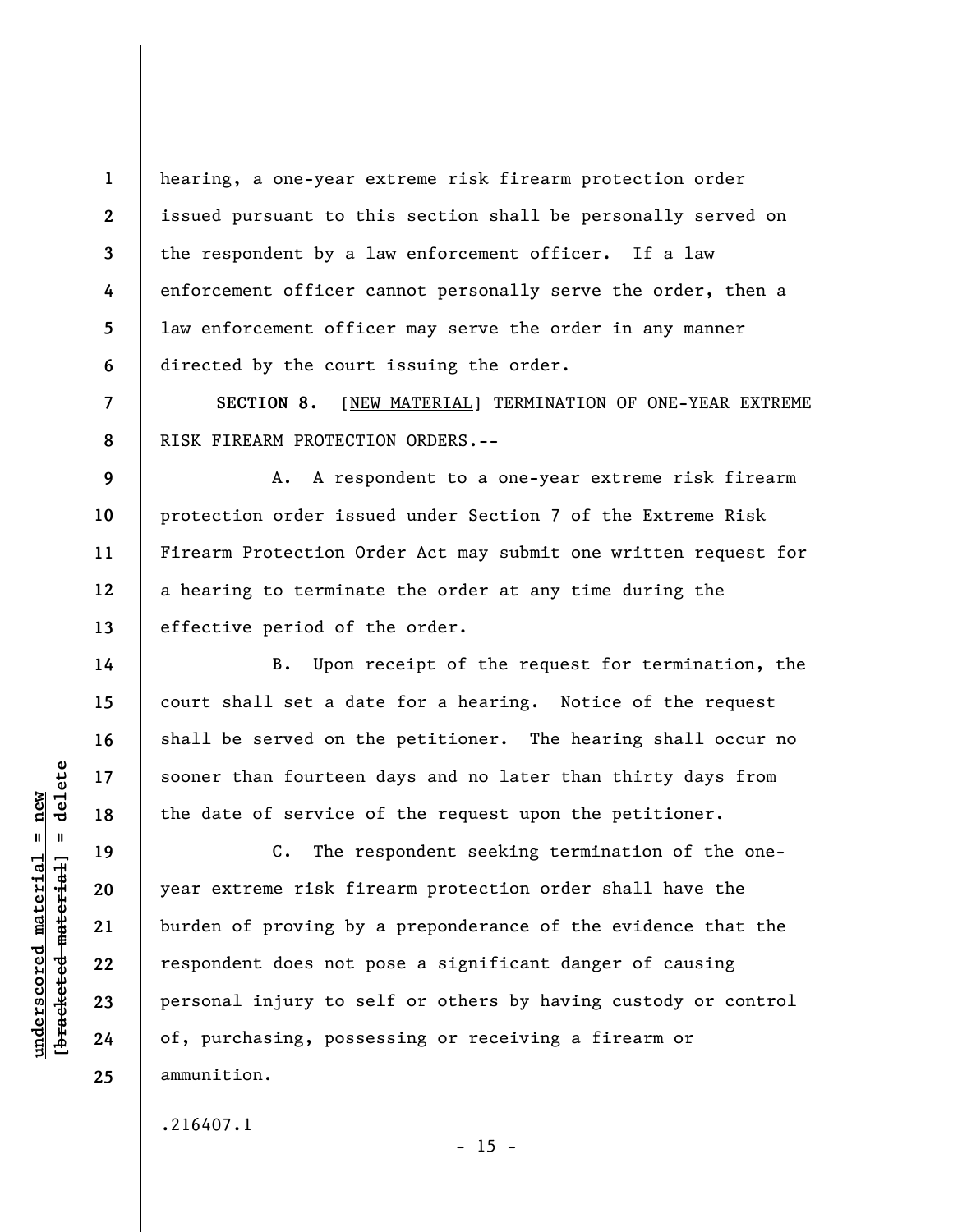**1 2**  D. If the court grants the respondent's request, the court shall terminate the order.

**SECTION 9.** [NEW MATERIAL] EXTENSION OF ONE-YEAR EXTREME RISK FIREARM PROTECTION ORDERS.--

A. A petitioner may request extension of a one-year extreme risk firearm protection order at any time within the three months before the expiration of the order.

B. Upon receipt of the request for extension, the court shall set a date for a hearing. Notice of the request shall be served on the respondent. If a petition to extend an order is filed within fourteen days prior to the expiration of a one-year extreme risk firearm protection order, the court shall set a hearing to occur as soon as is practicable. If the court is unable to set a hearing on the petition to extend the extreme risk firearm protection order before the expiration of the one-year order, the court may extend the one-year order for thirty days or until the date of the hearing, whichever occurs first.

C. A court may, after notice and hearing, extend a one-year extreme risk firearm protection order if the court finds by a preponderance of the evidence that the respondent continues to pose a significant danger of causing personal injury to self or others by having in custody or control, purchasing, possessing or receiving a firearm or ammunition.

D. In determining whether to extend a one-year .216407.1

 $\frac{1}{2}$  intereted material = delete **[bracketed material] = delete**  $underscored material = new$ **underscored material = new**

**25** 

**3** 

**4** 

**5** 

**6** 

**7** 

**8** 

**9** 

**10** 

**11** 

**12** 

**13** 

**14** 

**15** 

**16** 

**17** 

**18** 

**19** 

**20** 

**21** 

**22** 

**23**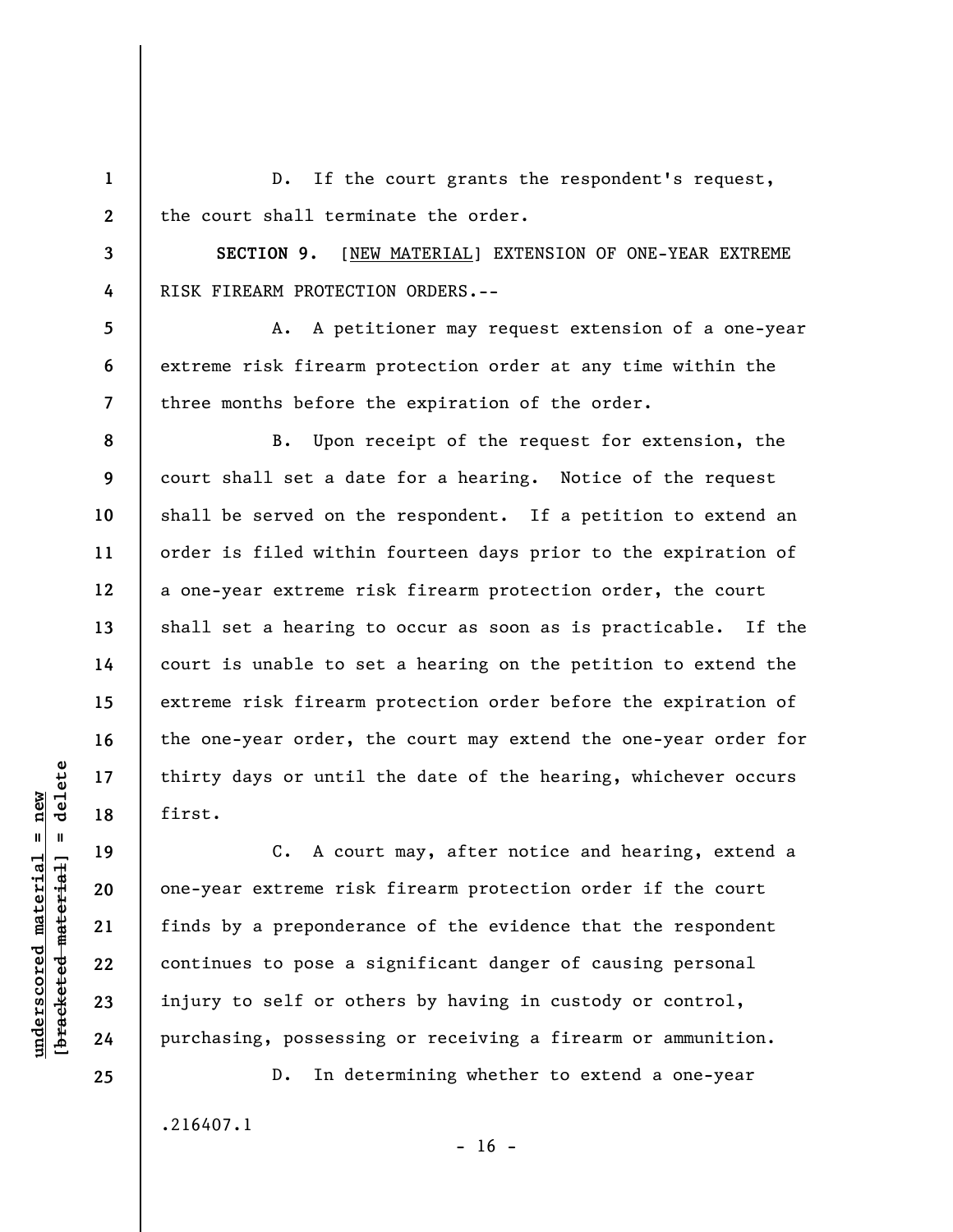extreme risk firearm protection order issued under this section, the court shall consider all relevant information presented by the petitioner and may also consider other relevant information, including information related to the facts identified in Subsection C of Section 7 of the Extreme Risk Firearm Protection Order Act.

**7 8 9 10 11**  E. A one-year extreme risk firearm protection order extended pursuant to this section shall expire one year from the date of the order granting the extension, subject to termination by further order of the court at a hearing held pursuant to Subsection B of this section.

**SECTION 10.** [NEW MATERIAL] RELINQUISHMENT OF FIREARMS AND AMMUNITION.--

A. Upon issuance of any extreme risk firearm protection order and a finding of probable cause that the respondent has custody or control of, owns or possesses a firearm or ammunition, the court shall issue, and there shall be executed, a search warrant describing the firearm or ammunition and authorizing a search of the location where the firearm or ammunition is reasonably believed to be and authorizing the seizure of any firearm or ammunition discovered pursuant to the search.

B. A law enforcement officer serving any extreme risk firearm protection order shall request that all firearms and ammunition in the respondent's custody or control or that .216407.1

 $\frac{1}{2}$  intereted material = delete **[bracketed material] = delete**  $underscored material = new$ **underscored material = new**

**1** 

**2** 

**3** 

**4** 

**5** 

**6** 

**12** 

**13** 

**14** 

**15** 

**16** 

**17** 

**18** 

**19** 

**20** 

**21** 

**22** 

**23** 

**24** 

**25** 

- 17 -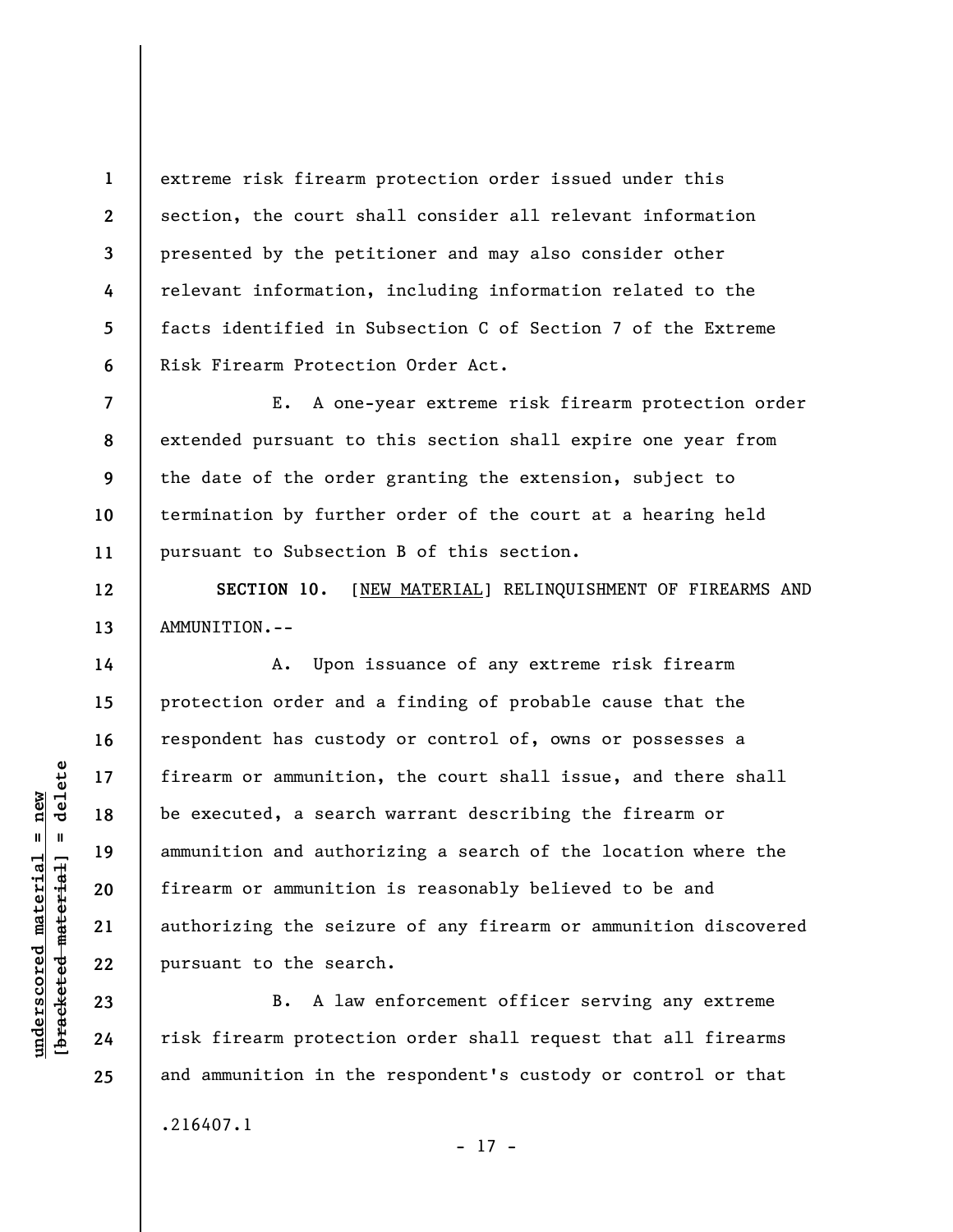the respondent possesses or owns be immediately relinquished. The law enforcement officer shall take possession of all firearms and ammunition that are relinquished, in plain sight or discovered pursuant to a lawful search.

C. A law enforcement officer taking possession of firearms or ammunition pursuant to an extreme risk firearm protection order shall give to the respondent a copy of the inventory of firearms and ammunition taken. Within seventy-two hours of serving the respondent with the order, the law enforcement officer serving the order shall file the original inventory with the court that issued the extreme risk firearm protection order and shall ensure that the law enforcement agency retains a copy of the inventory.

D. When a court receives information that gives it probable cause to believe a respondent has custody or control of, owns or possesses firearms or ammunition that the respondent failed to relinquish pursuant to this section, or who has received or purchased a firearm or ammunition while subject to an extreme risk firearm protection order, shall issue, and there shall be executed, a search warrant describing the firearm or ammunition and authorizing a search of the location where the firearm or ammunition is reasonably believed to be and authorizing the seizure of any firearm or ammunition discovered pursuant to the search.

E. A law enforcement agency may not charge the .216407.1 - 18 -

 $\frac{1}{2}$  of  $\frac{1}{2}$  and  $\frac{1}{2}$  and  $\frac{1}{2}$  and  $\frac{1}{2}$  and  $\frac{1}{2}$  and  $\frac{1}{2}$  and  $\frac{1}{2}$  and  $\frac{1}{2}$  and  $\frac{1}{2}$  and  $\frac{1}{2}$  and  $\frac{1}{2}$  and  $\frac{1}{2}$  and  $\frac{1}{2}$  and  $\frac{1}{2}$  and  $\frac{1}{2}$  an **[bracketed material] = delete**  $underscored material = new$ **underscored material = new**

**1** 

**2** 

**3** 

**4** 

**5** 

**6** 

**7** 

**8** 

**9** 

**10** 

**11** 

**12** 

**13** 

**14** 

**15** 

**16** 

**17** 

**18** 

**19** 

**20** 

**21** 

**22** 

**23** 

**24**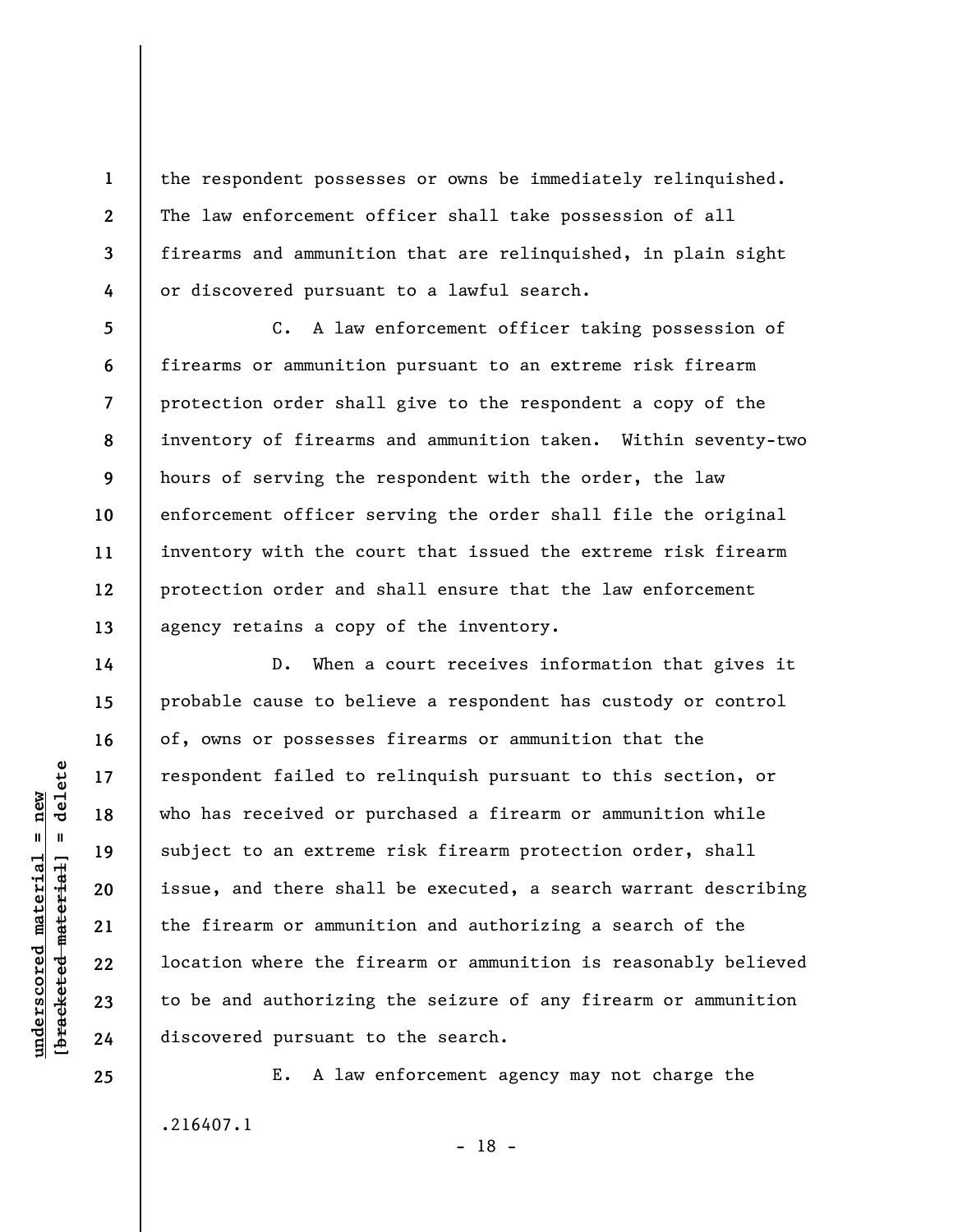**1 2 3 4 5 6**  respondent any fee for storing a firearm or ammunition relinquished pursuant to this section for the duration of the extreme risk firearm protection order and any additional periods necessary to comply with the requirements of the Extreme Risk Firearm Protection Order Act or as directed by the court.

**8**  F. Evidence establishing ownership or possession of a firearm relinquished or seized pursuant to this section shall not be admissible as evidence in any unrelated criminal proceeding.

**SECTION 11.** [NEW MATERIAL] RETURN AND DISPOSAL OF FIREARMS AND AMMUNITION.--

A. Thirty days prior to the expiration of a oneyear extreme risk firearm protection order, the law enforcement agency holding a firearm or ammunition relinquished pursuant to the order shall notify the petitioner at the last address provided to the court of the date that the order will expire. The notice shall advise the petitioner of the procedures for seeking an extension of the order pursuant to Section 9 of the Extreme Risk Firearm Protection Order Act.

B. The law enforcement agency shall make a firearm and ammunition available within thirty days of receipt of a request from a respondent who is then currently eligible to own and possess a firearm.

C. A respondent who has relinquished a firearm or .216407.1  $- 19 -$ 

 $\frac{1}{2}$  intereted material = delete **[bracketed material] = delete**  $underscored material = new$ **underscored material = new**

**24 25** 

**7** 

**9** 

**10** 

**11** 

**12** 

**13** 

**14** 

**15** 

**16** 

**17** 

**18** 

**19** 

**20** 

**21** 

**22**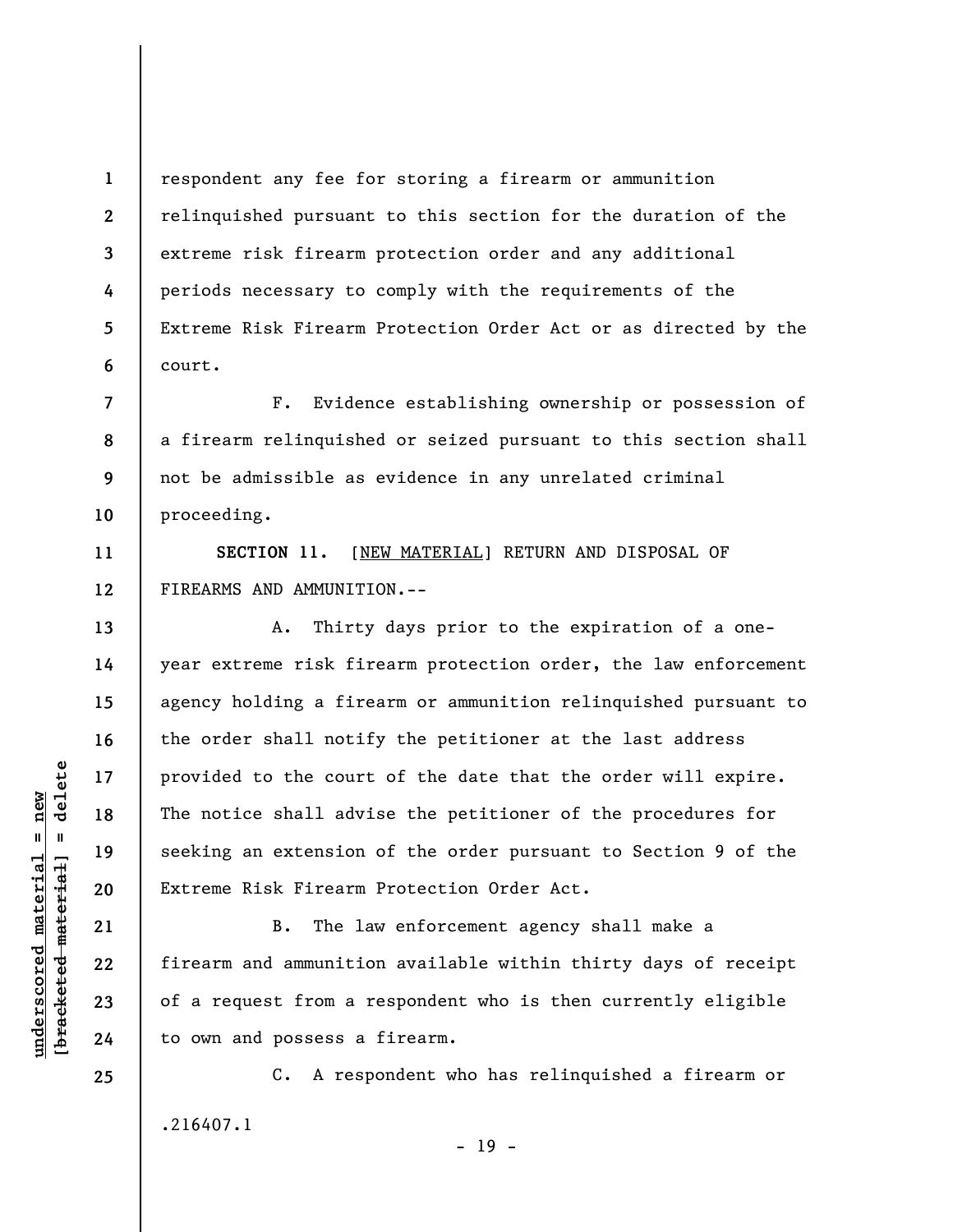ammunition to a law enforcement agency pursuant to the Extreme Risk Firearm Protection Order Act and who does not wish the firearm or ammunition returned or who is no longer eligible to own or possess a firearm or ammunition may sell or transfer the firearm or ammunition to a licensed firearms dealer. The law enforcement agency shall not release the firearm or ammunition to a licensed firearms dealer until:

**8 9 10**  (1) the licensed firearms dealer has displayed proof that the respondent has transferred the firearm or ammunition to the dealer; and

**11 12**  (2) the law enforcement agency has verified the transfer with the respondent.

D. If a person other than the respondent claims ownership of a firearm or ammunition relinquished pursuant to the Extreme Risk Firearm Protection Order Act and the law enforcement agency determines that the person is the lawful owner of the firearm or ammunition, the firearm or ammunition shall be released to that person.

E. A law enforcement agency holding a firearm or ammunition relinquished pursuant to the Extreme Risk Firearm Protection Order Act may dispose of the firearm or ammunition six months from the date of proper notice to the respondent of the intent to dispose of the firearm or ammunition unless the firearm or ammunition is claimed by the lawful owner. If the firearm or ammunition remains unclaimed after six months from .216407.1

 $\frac{1}{2}$  intereted material = delete **[bracketed material] = delete**  $underscored material = new$ **underscored material = new**

**1** 

**2** 

**3** 

**4** 

**5** 

**6** 

**7** 

**13** 

**14** 

**15** 

**16** 

**17** 

**18** 

**19** 

**20** 

**21** 

**22** 

**23** 

**24**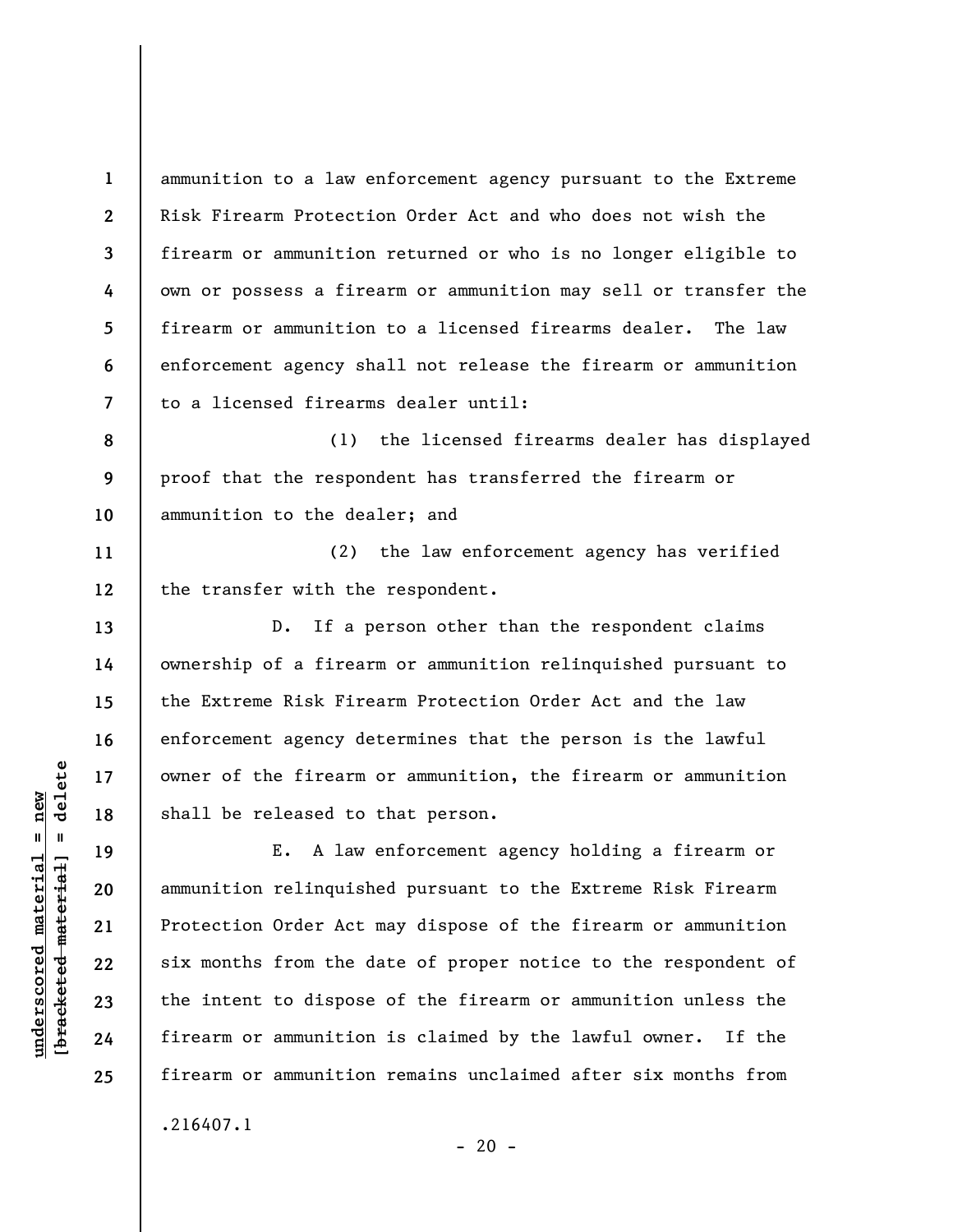**1 2 3 4 5 6 7 8 9 10 11 12 13 14 15 16 17 18 19 20 21 22 23 24**  the date of notice, no party may assert ownership and the law enforcement agency may dispose of the firearm or ammunition. F. For the purposes of this section: (1) "dispose" means to destroy a firearm or ammunition or to sell or transfer the firearm or ammunition to a licensed firearms dealer; and (2) "licensed firearms dealer" means a person licensed pursuant to 18 U.S.C. Section 921, et seq. **SECTION 12.** [NEW MATERIAL] REPORTING OF EXTREME RISK FIREARM PROTECTION ORDERS.--No later than one business day after a court issues, extends, dissolves or terminates an emergency, ex parte temporary or one-year extreme risk firearm protection order relating to an adult respondent, the administrative office of the courts or other authorized entity shall obtain and electronically transmit information from the court proceedings relating to the respondent's eligibility to receive or possess a firearm or ammunition to the federal bureau of investigation's national instant criminal background check system. **SECTION 13.** [NEW MATERIAL] PENALTIES.-- A. A person who files a petition, provides information or otherwise participates in proceedings authorized by the Extreme Risk Firearm Protection Order Act shall be immune from civil or criminal liability if the person acted

.216407.1

with reasonable care.

 $\frac{1}{2}$  of  $\frac{1}{2}$  and  $\frac{1}{2}$  and  $\frac{1}{2}$  and  $\frac{1}{2}$  and  $\frac{1}{2}$  and  $\frac{1}{2}$  and  $\frac{1}{2}$  and  $\frac{1}{2}$  and  $\frac{1}{2}$  and  $\frac{1}{2}$  and  $\frac{1}{2}$  and  $\frac{1}{2}$  and  $\frac{1}{2}$  and  $\frac{1}{2}$  and  $\frac{1}{2}$  an **[bracketed material] = delete**  $anderscored material = new$ **underscored material = new**

**25** 

 $-21 -$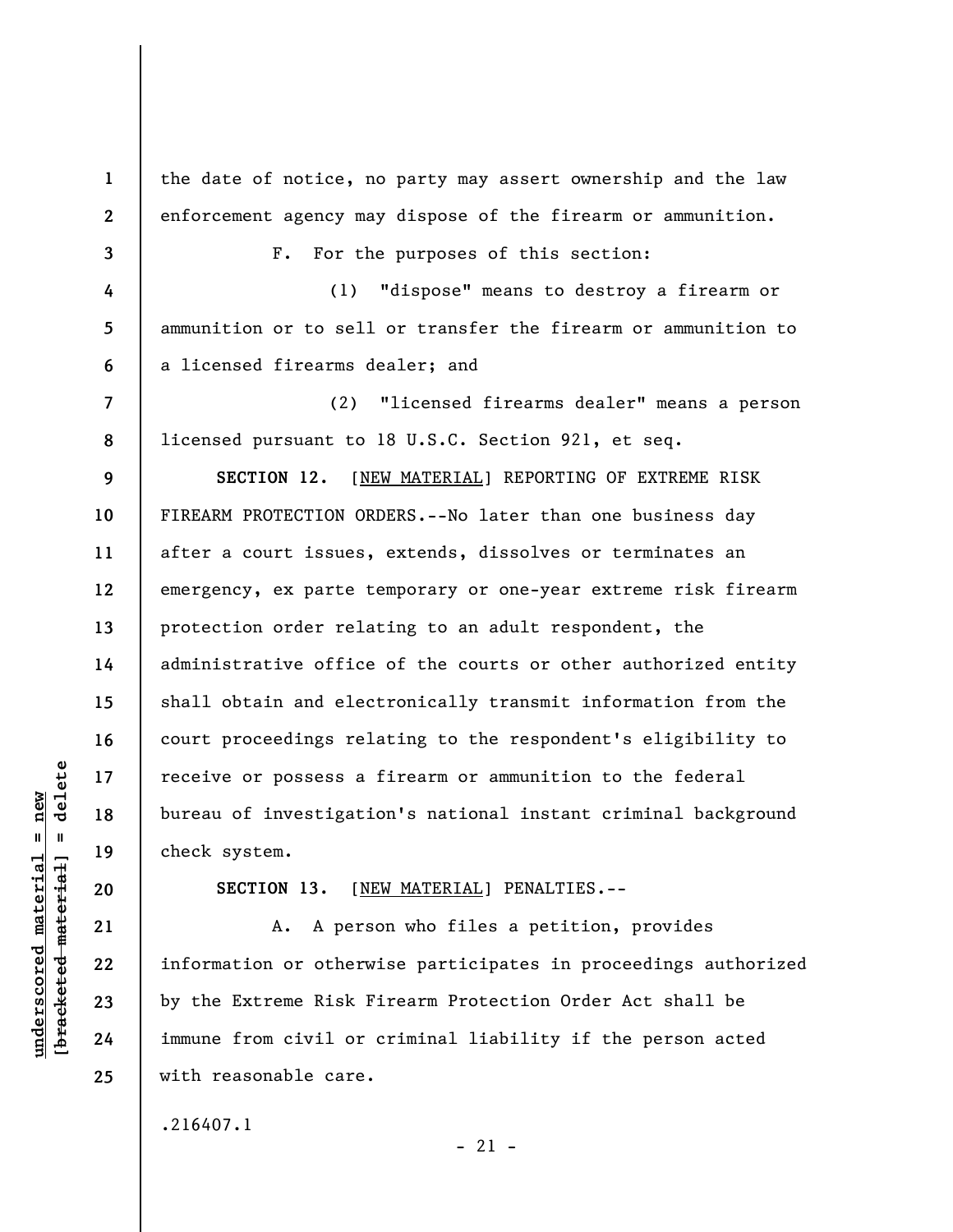**1 2 3 4 5 6 7 8 9 10 11 12 13 14 15 16 17 18 19 20 21 22 23 24 25**  B. A person who has custody or control of, owns, purchases, possesses or receives a firearm or ammunition in violation of an extreme risk firearm protection order is guilty of a misdemeanor punishable pursuant to Section 31-19-1 NMSA 1978 and upon conviction shall be prohibited under state law from having custody or control of, owning, purchasing, possessing or receiving or attempting to purchase or receive a firearm or ammunition for a period of five years from the date of conviction. **SECTION 14.** [NEW MATERIAL] SAFE STORAGE OF FIREARMS.-- A. A person who has custody of, controls or possesses a firearm and who resides with a respondent subject to an extreme risk firearm protection order issued under the Extreme Risk Firearm Protection Order Act or the laws of another state shall safely secure the firearm by: (1) locking the firearm in a secure gun storage or rendering the firearm inoperable by the use of a safety device; or (2) having the firearm on the person or in close proximity so that the firearm is readily accessible for use by the person and is not readily accessible by the respondent. B. A person who violates this section is guilty of a misdemeanor. **SECTION 15.** Section 29-19-4 NMSA 1978 (being Laws 2003,

.216407.1

**underscored material = new [bracketed material] = delete**

 $\frac{1}{2}$  intereted material = delete  $underscored material = new$ 

 $- 22 -$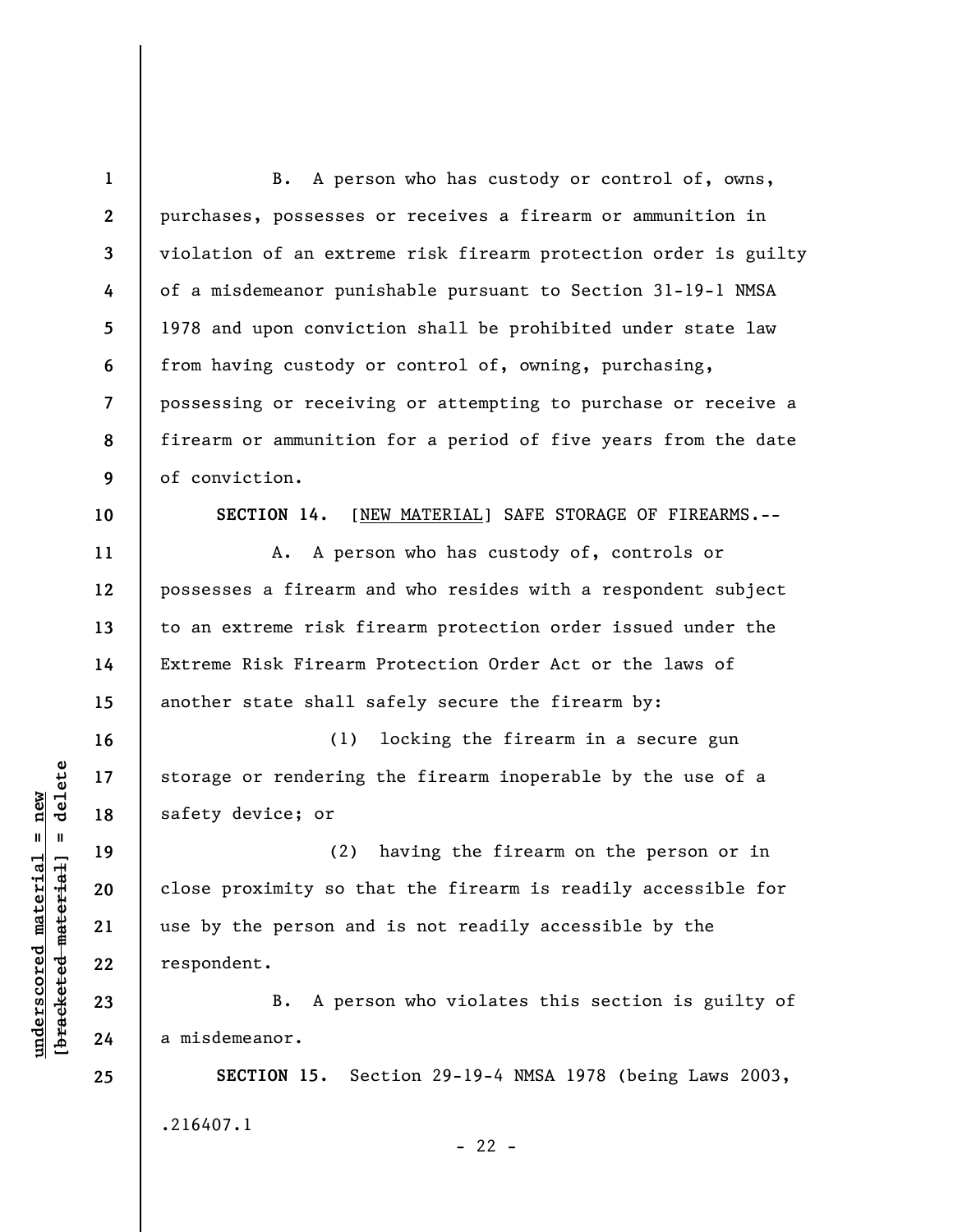**1 2 3 4 5 6 7 8 9 10 11 12 13 14 15 16 17 18 19 20 21 22 23 24 25**  Chapter 255, Section 4, as amended) is amended to read: "29-19-4. APPLICANT QUALIFICATIONS.-- A. The department shall issue a concealed handgun license to an applicant who: (1) is a citizen of the United States; (2) is a resident of New Mexico or is a member of the armed forces whose permanent duty station is located in New Mexico or is a dependent of such a member; (3) is twenty-one years of age or older; (4) is not a fugitive from justice; (5) has not been convicted of a felony in New Mexico or any other state or pursuant to the laws of the United States or any other jurisdiction; (6) is not currently under indictment for a felony criminal offense in New Mexico or any other state or pursuant to the laws of the United States or any other jurisdiction; (7) is not otherwise prohibited by federal law or the law of any other jurisdiction from purchasing or possessing a firearm; (8) has not been adjudicated mentally incompetent or committed to a mental institution; (9) is not addicted to alcohol or controlled substances; [and] (10) has satisfactorily completed a firearms .216407.1  $- 23 -$ 

**underscored material = new [bracketed material] = delete**

 $\frac{1}{2}$  intereted material = delete  $underscored material = new$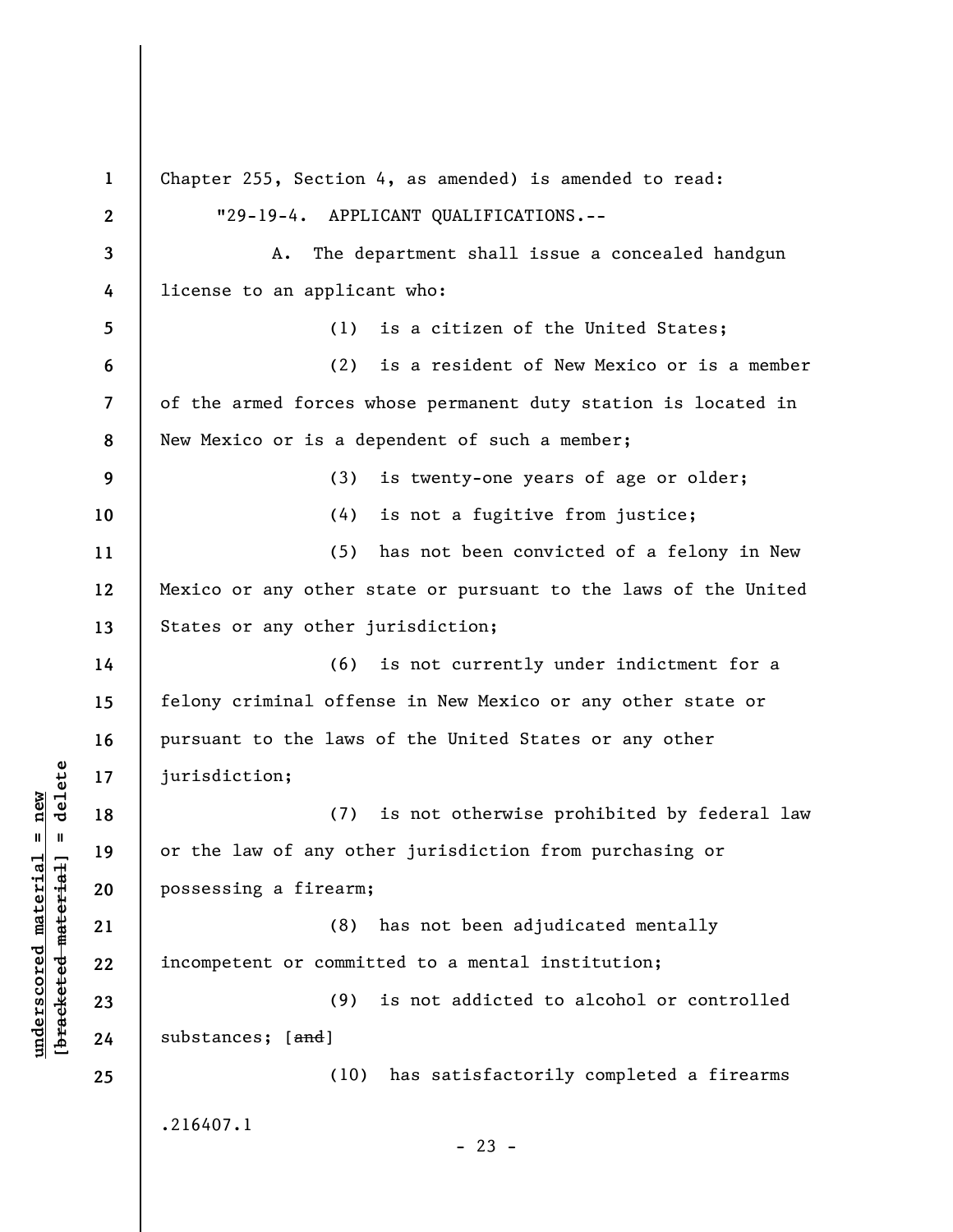**1 2 3 4 5 6 7 8 9 10 11 12 13 14 15 16 17 18 19 20 21 22 23 24 25**  training course approved by the department for the category and the largest caliber of handgun that the applicant wants to be licensed to carry as a concealed handgun; and (11) is not subject to an extreme risk firearm protection order issued pursuant to the Extreme Risk Firearm Protection Order Act. B. The department shall deny a concealed handgun license to an applicant who has: (1) received a conditional discharge, a diversion or a deferment or has been convicted of, pled guilty to or entered a plea of nolo contendere to a misdemeanor offense involving a crime of violence within ten years immediately preceding the application; (2) been convicted of a misdemeanor offense involving driving while under the influence of intoxicating liquor or drugs within five years immediately preceding the application for a concealed handgun license; (3) been convicted of a misdemeanor offense involving the possession or abuse of a controlled substance within ten years immediately preceding the application; or (4) been convicted of a misdemeanor offense involving assault, battery or battery against a household member. C. Firearms training course instructors who are approved by the department shall not be required to complete a .216407.1  $- 24 -$ 

 $\frac{1}{2}$  intereted material = delete **[bracketed material] = delete**  $underscored material = new$ **underscored material = new**